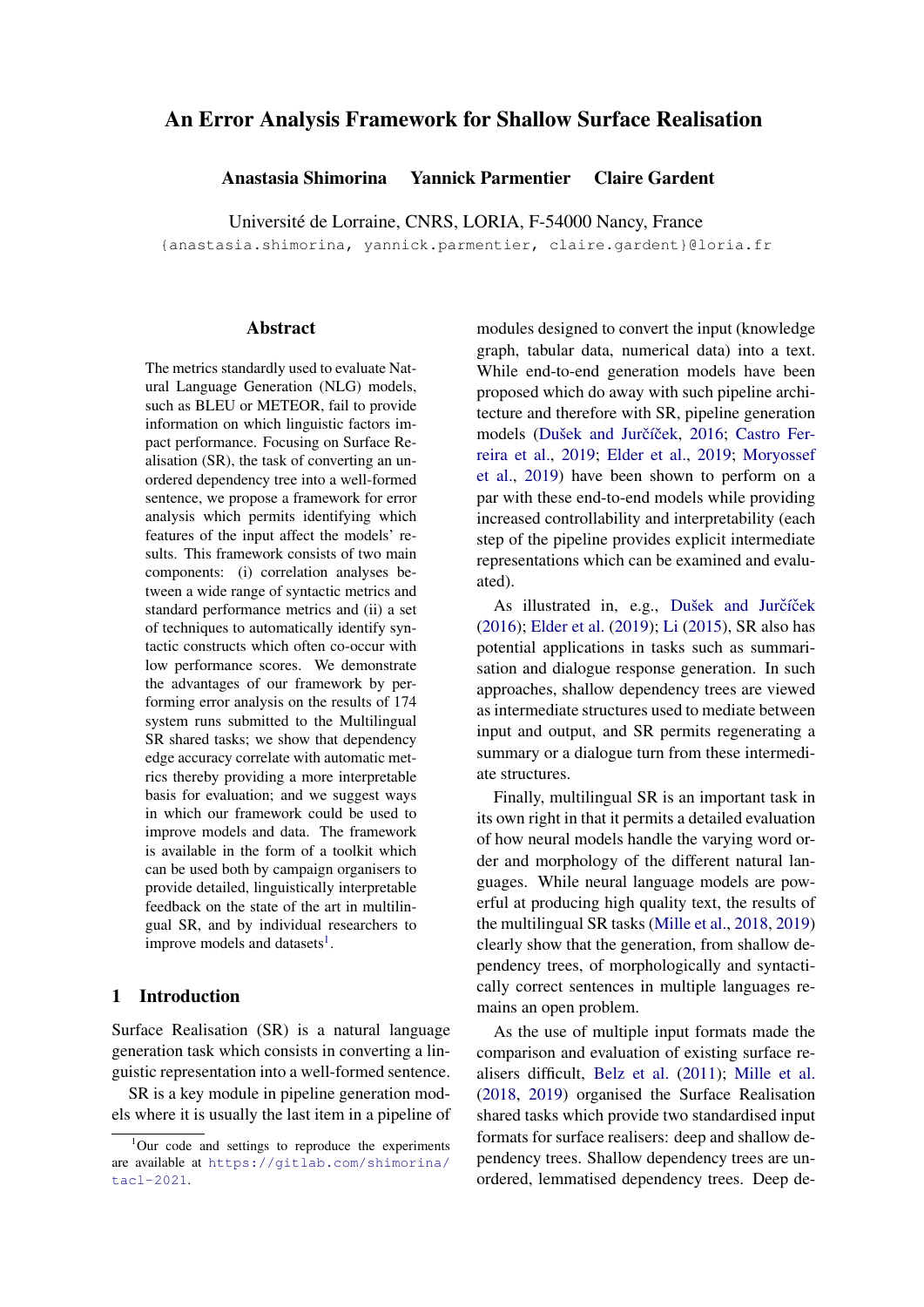pendency trees include semantic rather than syntactic relations and abstract over function words.

While the SR tasks provide a common benchmark on which to evaluate and compare SR systems, the evaluation protocol they use (automatic metrics and human evaluation) does not support a detailed error analysis. Metrics (BLEU, DIST, NIST, METEOR, TER) and human assessments are reported on the system level, and so do not provide a detailed feedback for each participant. Neither do they give information about which syntactic phenomena impact performance.

In this work, we propose a framework for error analysis which allows for an interpretable, linguistically informed analysis of SR results. While shallow surface realisation involves both determining word order (linearisation) and inflecting lemmas (morphological realisation), since inflection error detection is already covered in morphological shared tasks [\(Cotterell et al.,](#page-12-4) [2017;](#page-12-4) [Gorman](#page-13-1) [et al.,](#page-13-1) [2019\)](#page-13-1), we focus on error analysis for word order.

Motivated by extensive linguistic studies which deal with syntactic dependencies and their relation to cognitive language processing [\(Liu,](#page-13-2) [2008;](#page-13-2) [Futrell et al.,](#page-12-5) [2015;](#page-12-5) [Kahane et al.,](#page-13-3) [2017\)](#page-13-3), we investigate word ordering performance in SR models given various tree-based metrics. Specifically, we explore the hypothesis according to which these metrics, which provide a measure of the SR input complexity, correlate with automatic metrics commonly used in NLG. We find that Dependency Edge Accuracy (DEA) correlates with BLEU which suggests that DEA could be used as an alternative, more interpretable, automatic evaluation metric for surface realisers.

We apply our framework to the results of two evaluation campaigns and demonstrate how it can be used to highlight some global results about the state of the art (e.g., that certain dependency relations such as the *list* dependency have low accuracy across the board for all 174 submitted runs).

We indicate various ways in which our error analysis framework could be used to improve a model or a dataset thereby arguing for approaches to model and datasets improvement that are more linguistically guided.

Finally, we make our code available in the form of a toolkit which can be used both by campaign organisers to provide a detailed feedback on the state of the art for surface realisation and by researchers to better analyse, interpret and improve their models.

## 2 Related Work

There has been a long tradition in NLP exploring syntactic and semantic evaluation measures based on linguistic structures [\(Liu and Gildea,](#page-13-4) [2005;](#page-13-4) [Mehay and Brew,](#page-14-3) [2007;](#page-14-3) [Giménez and Màrquez,](#page-13-5) [2009;](#page-13-5) [Tratz and Hovy,](#page-15-0) [2009;](#page-15-0) [Lo et al.,](#page-13-6) [2012\)](#page-13-6). In particular, dependency-based automatic metrics have been developed for summarisation [\(Hovy](#page-13-7) [et al.,](#page-13-7) [2005;](#page-13-7) [Katragadda,](#page-13-8) [2009;](#page-13-8) [Owczarzak,](#page-15-1) [2009\)](#page-15-1) and machine translation [\(Owczarzak et al.,](#page-15-2) [2007;](#page-15-2) [Yu et al.,](#page-16-0) [2014\)](#page-16-0). Relations between metrics were also studied: [Dang and Owczarzak](#page-12-6) [\(2008\)](#page-12-6) found that automatic metrics perform on a par with the dependency-based metric of [Hovy et al.](#page-13-7) [\(2005\)](#page-13-7) while evaluating summaries. The closest research to ours, which focused on evaluating how dependency-based metrics correlate with human ratings, is [Cahill](#page-12-7) [\(2009\)](#page-12-7) who showed that syntactic-based metrics perform equally well as compared to automatic metrics in terms of their correlation with human judgements for a German surface realiser.

Researchers, working on SR and word ordering, have been resorting to different metrics to report their models' performance. [Zhang et al.](#page-16-1) [\(2012\)](#page-16-1); [Zhang](#page-16-2) [\(2013\)](#page-16-2); [Zhang and Clark](#page-16-3) [\(2015\)](#page-16-3); [Pudup](#page-15-3)[pully et al.](#page-15-3) [\(2016\)](#page-15-3); [Song et al.](#page-15-4) [\(2018\)](#page-15-4) used BLEU; [Schmaltz et al.](#page-15-5) [\(2016\)](#page-15-5) parsed their outputs and calculated the UAS parsing metric; [Filippova and](#page-12-8) [Strube](#page-12-8) [\(2009\)](#page-12-8) used Kendall correlation together with edit-distance to account for English word order. Similarly, [Dyer](#page-12-9) [\(2019\)](#page-12-9) used Spearman correlation between produced and gold word order for a dozen of languages. [White and Rajkumar](#page-15-6) [\(2012\)](#page-15-6), in their CCG-based realisation, calculated average dependency lengths between grammar-generated sentences and gold standard. [Gardent and Narayan](#page-13-9) [\(2012\)](#page-13-9); [Narayan and Gardent](#page-14-4) [\(2012\)](#page-14-4) proposed an error mining algorithm for generation grammars to identify the most likely sources of failures, when generating from dependency trees. Their algorithm mines suspicious subtrees in a dependency tree, which are likely to cause errors. [King and](#page-13-10) [White](#page-13-10) [\(2018\)](#page-13-10) drew attention to their model performance for non-projective sentences. [Puzikov et al.](#page-15-7) [\(2019\)](#page-15-7) assessed their binary classifier for word ordering using the accuracy of predicting the position of a dependent with respect to its head, and a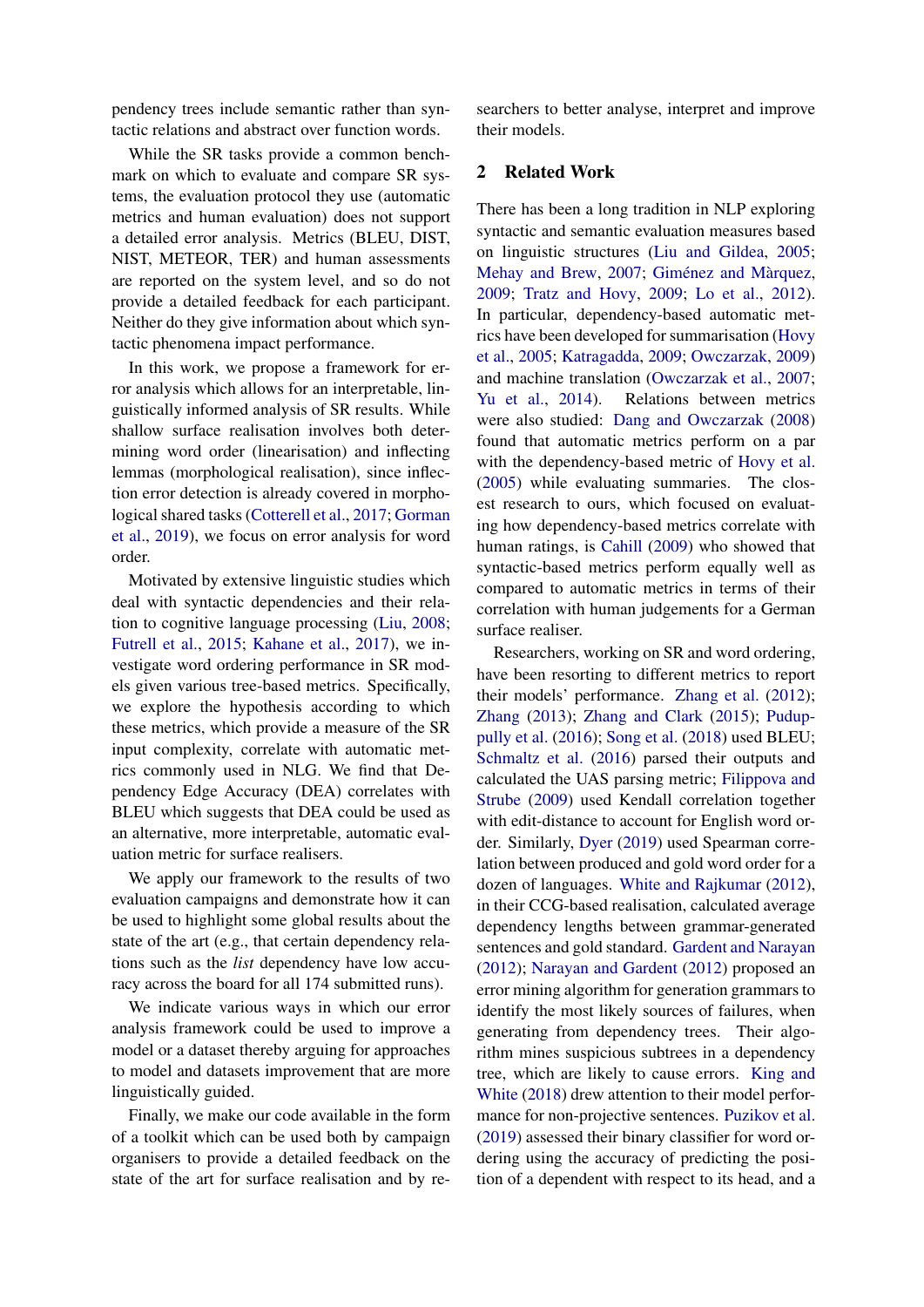sibling. [Yu et al.](#page-16-4) [\(2019\)](#page-16-4) showed that, for their system, error rates correlate with word order freedom, and reported linearisation error rates for some frequent dependency types. In a similar vein, [Shi](#page-15-8)[morina and Gardent](#page-15-8) [\(2019\)](#page-15-8) looked at their system performance in terms of dependency relations, which shed light on the differences between their non-delexicalised and delexicalised models.

In sum, multiple metrics and tools have been developed by individual researchers to evaluate and interpret their model results: dependency-based metrics, correlation between these metrics and human ratings, performance on projective vs. nonprojective input, linearisation error rate, etc. At a more global level, however, automatic metrics and human evaluation continue to be massively used.

In this study, we gather a set of linguistically informed, interpretable metrics and tools within a unified framework, apply this framework to the results of two evaluation campaigns (174 participant submissions) and generally argue for a more interpretable evaluation approach for surface realisers.

### <span id="page-2-1"></span>3 Framework for Error Analysis

Our error analysis framework gathers a set of performance metrics together with a wide range of tree-based metrics designed to measure the syntactic complexity of the sentence to be generated. We apply correlation tests between these two types of metrics and mine a model output to automatically identify the syntactic constructs which often co-occur with low performance scores.

#### 3.1 Syntactic Complexity Metrics

To measure syntactic complexity, we use several metrics commonly used for dependency trees (tree depth and length, mean dependency distance) as well as the ratio, in a test set, of sentences with non-projective structures.

We also consider the entropy of the dependency relations and a set of metrics based on "flux" recently proposed by [Kahane et al.](#page-13-3) [\(2017\)](#page-13-3).

Flux. The flux is defined for each inter-word position (e.g., 5-6 in Figure [1\)](#page-3-0). Given the inter-word position  $(i, j)$ , the flux of  $(i, j)$  is the set of edges  $(d, k, l)$  such that d is a dependency relation,  $k \leq i$ and  $j \leq l$ . For example, in Figure [1](#page-3-0) the flux for the inter-word position between the nodes 5 and 6 is {*(nmod, 4, 8), (case, 5, 8)*} and {*(nmod, 4, 8), (case, 5, 8), (compound, 6, 8), (compound, 7, 8)*} for the position between the nodes 7 and 8.

The flux size is its cardinality, i.e. the number of edges it contains: 2 for 5-6 and 4 for 7-8.

The flux weight is the size of the largest disjoint subset of edges in the flux [\(Kahane et al.,](#page-13-3) [2017,](#page-13-3) p. 74). A set of edges is disjoint if the edges it contains do not share any node. For instance, in the inter-word position 5-6, *nmod* and *case* share a common node 8, so the flux weight is 1 (i.e., it was impossible to find two disjoint edges). The idea behind the flux-based metrics was to try accounting for cognitive complexity of syntactic structures, in the same fashion as in [Miller](#page-14-5) [\(1956\)](#page-14-5) who showed a processing limitation of syntactic constituents in a spoken language.

For each reference dependency tree, we calculate the metrics listed in Table [1.](#page-3-1) These can then be averaged over different dimensions (e.g., all runs, all runs of a given participant, runs on a given corpus, language etc.). Table [2](#page-5-0) shows the statistics obtained for each corpus used in the SR shared tasks. We refer the reader to the Universal Depen-dencies project<sup>[2](#page-2-0)</sup> to know more about differences between specific treebanks.

Dependency Relation Entropy. Entropy has been used in typological studies to quantify word order freedom across languages [\(Liu,](#page-13-11) [2010;](#page-13-11) [Futrell](#page-12-5) [et al.,](#page-12-5) [2015;](#page-12-5) [Gulordava and Merlo,](#page-13-12) [2016\)](#page-13-12). It gives an estimate of how regular or irregular a dependency relation is with respect to word order. A relation  $d$  with high entropy indicates that  $d$ dependents sometimes occur to the left and sometimes to the right of their head, i.e. their order is not fixed.

The entropy  $H$  of a dependency relation  $d$  is calculated as

$$
H(d) = -p(L) \times \log_2(p(L)) - p(R) \times \log_2(p(R))
$$

where  $p(L)$  is the probability for a dependent to be on the left from the head, and  $p(R)$  is the probability for a dependent to be on the right from the head. For instance, if the dependency relation *amod* is found to be head-final 20 times in a treebank, and head-initial 80 times, its entropy is equal to 0.72. Entropy ranges from 0 to 1: values close to zero indicate low word order freedom; values close to one mark high variation in head directionality.

### 3.2 Performance Metrics

Performance is assessed using sentence-level BLEU-4, dependency edge accuracy (DEA) and

<span id="page-2-0"></span><sup>2</sup><https://universaldependencies.org/>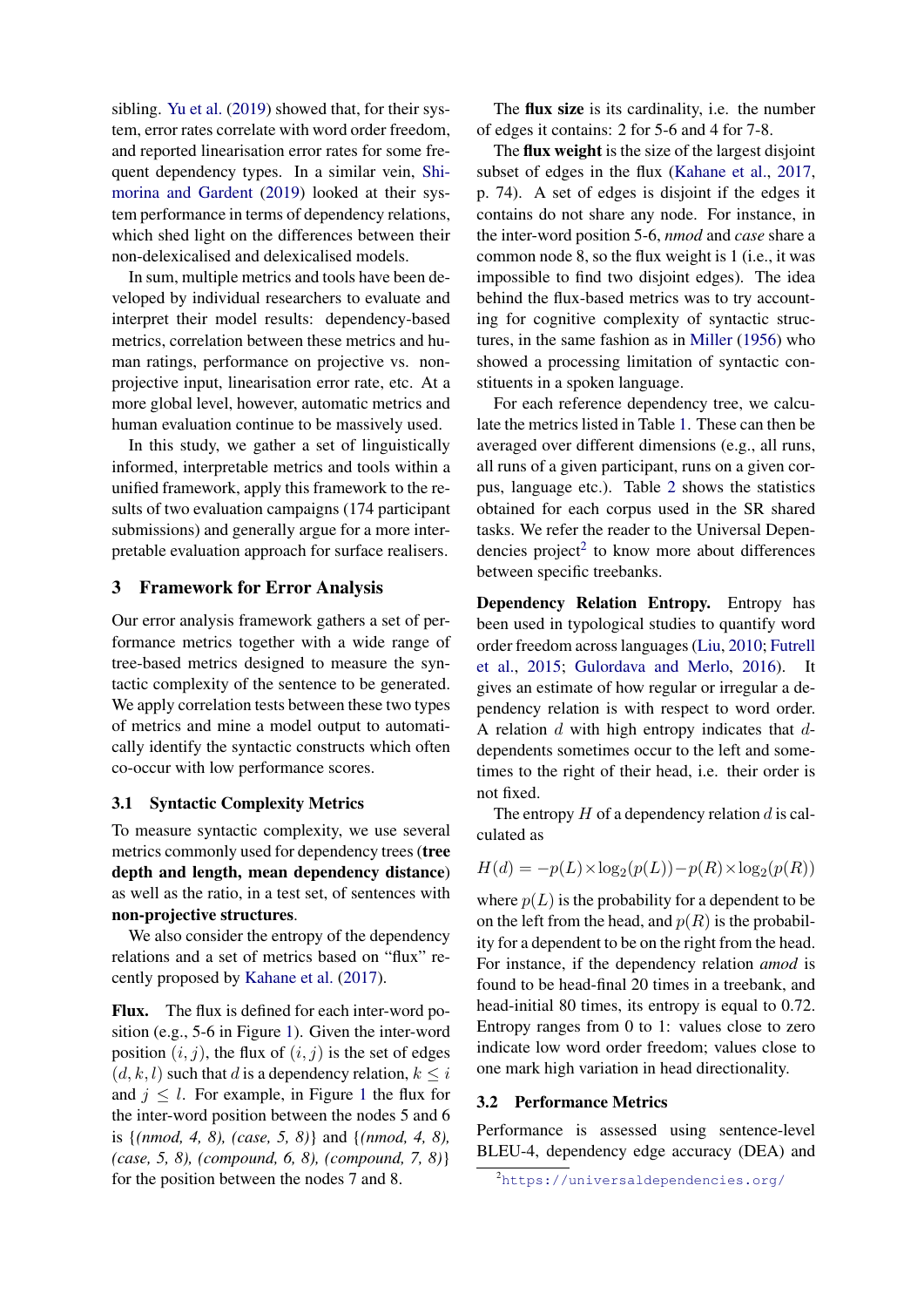<span id="page-3-0"></span>

System output (lemmatised): *I enjoy my time at High Franklin School* BLEU=  $0.65$ ; dep edge accuracy =  $0.71$ 

System output (final): *I enjoyed my time at High Franklin School* fluency  $= 1$ ; adequacy  $= 0.7$ 

Figure 1: A reference UD dependency tree (nodes are lemmas) and a possible SR model output. The final output is used to compute human judgments and the lemmatised output to compute BLEU and dependency edge accuracy (both are given without punctuation).

<span id="page-3-1"></span>

| <b>Syntactic Complexity</b> | Explanation                                                                     |
|-----------------------------|---------------------------------------------------------------------------------|
| tree depth                  | the depth of the deepest node $\{3\}$                                           |
| tree length                 | number of nodes $\{8\}$                                                         |
| mean dependency distance    | average distance between a head and a dependent. For a dependency               |
|                             | linking two adjacent nodes, the distance is equal to one (e.g., <i>nsubj</i> in |
|                             | Figure 1). $\{(1+2+1+4+1+2+3)/7=2\}$                                            |
| mean flux size              | average flux size of each inter-word position                                   |
|                             | $\{(1+1+2+1+2+3+4)/7=2\}$                                                       |
| mean flux weight            | average flux weight of each inter-word position                                 |
|                             | $\{(1+1+1+1+1+1+1)/7=1\}$                                                       |
| mean arity                  | average number of direct dependents of a node                                   |
|                             | $\{(0+3+0+1+0+0+0+3)/8=0.875\}$                                                 |
| projectivity                | True if the sentence has a projective parse tree (there are no crossing         |
|                             | dependency edges and/or projection lines). {True}                               |

Table 1: Metrics for Syntactic Complexity of a sentence (the values in braces indicate the corresponding value for the tree in Figure [1\)](#page-3-0).

human evaluation scores.

Dependency edge accuracy (DEA). DEA measures how many edges from a reference tree can be found in a system output, given the gold lemmas and dependency distance as markers. An edge is represented as a triple (head lemma, dependent lemma, distance), e.g., (I, enjoy, -1) or (time, school,  $+4$ ) in Figure  $1<sup>3</sup>$  $1<sup>3</sup>$  $1<sup>3</sup>$  $1<sup>3</sup>$ . In the output, the same triples can be found based on the lemmas, the direction (after or before the head), and the dependency distance. In our example, two out of the seven dependency relations cannot be found in the output: (school, high, -1) and (school, franklin, -

2). Thus, dependency edge accuracy is 0.71 (5/7).

Human evaluation scores. The framework include sentence-level z-scores for Adequacy and Fluency<sup>[4](#page-3-3)</sup> reported in the SR'18 and SR'19 shared tasks. The z-scores were calculated on the set of all raw scores by the given annotator using each annotator's mean and standard deviation. Note that those were available for a sample of test instances for some languages only and were calculated using the final system outputs, rather than the lemmatised ones.

<span id="page-3-2"></span><sup>&</sup>lt;sup>3</sup>We report signed values for dependency distance, rather than absolute ones, to account for the dependent position after or before the head.

<span id="page-3-3"></span><sup>4</sup> In the original papers called *Meaning Similarity* and *Readability* respectively [\(Mille et al.,](#page-14-1) [2018,](#page-14-1) [2019\)](#page-14-2).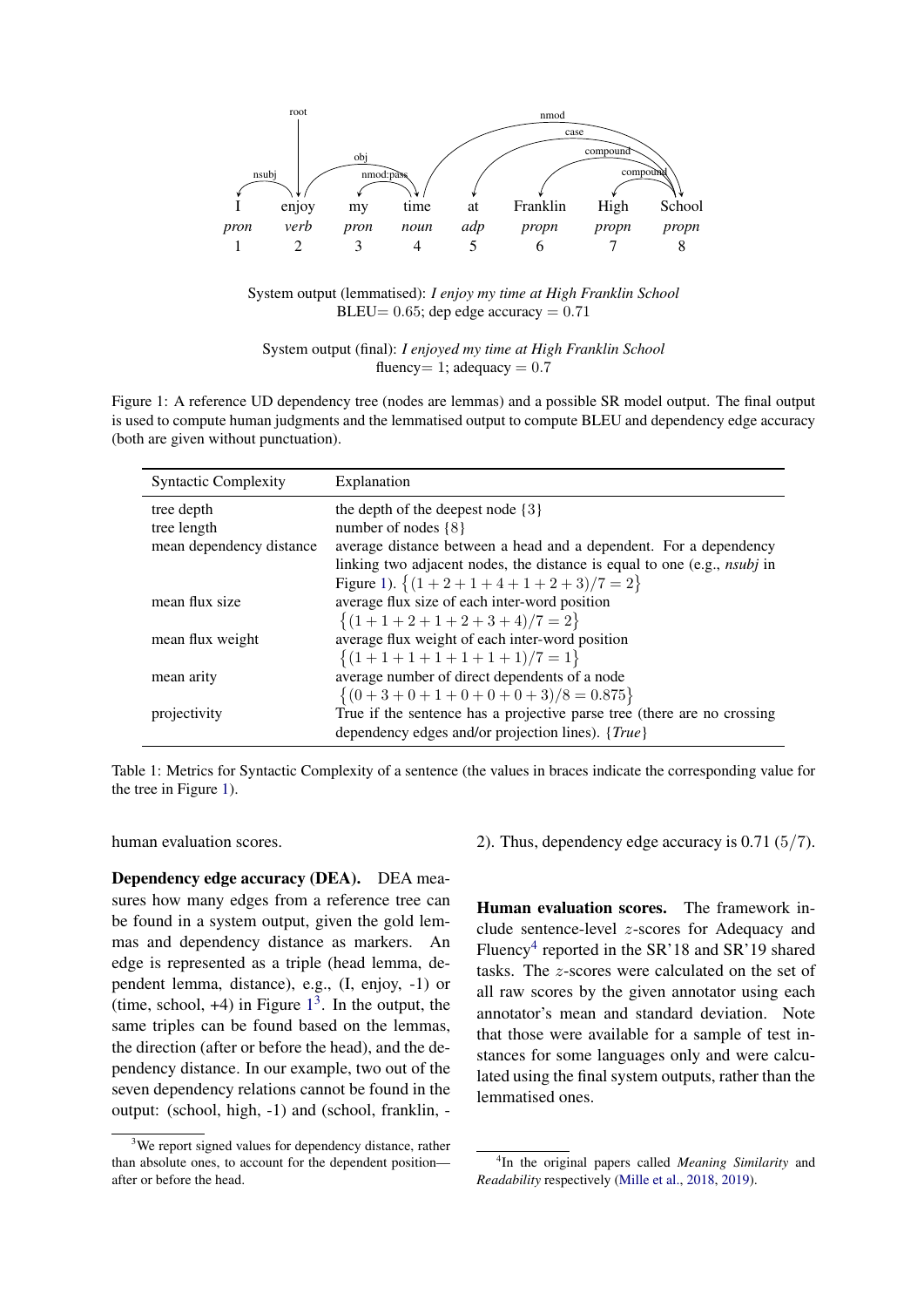#### 3.3 Correlation Tests

The majority of our metrics are numerical, which allows us to measure dependence between them using correlation. One of the metrics projectivity—is nominal, so we apply a nonparametric test to measure whether two independent samples ("projective sentences" and "nonprojective sentences") have the same distribution of scores.

### 3.4 Error mining

Tree error mining of [Narayan and Gardent](#page-14-4) [\(2012\)](#page-14-4) was initially developed to explain errors in grammar-based generators. The algorithm takes as input two groups of dependency trees: those whose derivation was covered  $(P$  for Pass) and those whose derivation was not covered (F for Fail) by the generator. Based on these two groups, the algorithm computes a suspicion score S for each subtree  $f$  in the input data as follows:

$$
S(f) = \frac{1}{2} \left( \frac{c(f|F)}{c(f)} \ln c(f) + \frac{c(\neg f|P)}{c(f)} \ln c(\neg f) \right)
$$

 $c(f)$  is the number of sentences containing a subtree f,  $c(\neg f)$  is the number of sentences where f is not present,  $c(f|F)$  is the number of sentences containing  $f$  for which generation failed, and  $c(\neg f|P)$  is the number of sentences not containing f for which generation succeeded. Intuitively, a high suspicion score indicates a subtree (a syntactic construct) in the input data which often co-occurs with failure and seldom with success. The score is inspired from the decision tree classifier information gain metrics [\(Quinlan,](#page-15-9) [1986\)](#page-15-9) which is there used to cluster the input data into subclusters with maximal purity and adapted to take into account the degree to which a subtree associates with failure rather than the entropy of the subclusters.

To imitate those two groups of successful and unsuccessful generation, we adapted a threshold based on BLEU. All the instances in a model output are divided into two parts: the first quartile  $(25\% \text{ of instances})^5$  $(25\% \text{ of instances})^5$  $(25\% \text{ of instances})^5$  with a low sentence-level BLEU was considered as failure, the rest—as success. Error mining can then be used to automatically identify subtrees of the input tree that often co-occur with failure and rarely with success. Moreover, mining can be applied to trees decorated with any combination of lemmas, dependency relations and/or POS tags.

### <span id="page-4-2"></span>4 Data and Experimental Setting

We apply our error analysis methods to 174 system outputs (runs) submitted to the shallow track of SR'18 and SR'19 shared tasks [\(Mille et al.,](#page-14-1) [2018,](#page-14-1) [2019\)](#page-14-2). For each generated sentence in the submissions, we compute the metrics described in the preceding Section as follows.

Computing Syntactic Complexity Metrics. Tree-based metrics, dependency relation entropy and projectivity are computed on the gold parse trees from Universal Dependencies v2.0 and v2.3 [\(Nivre et al.,](#page-14-6) [2017\)](#page-14-6) for SR'18 and SR'19 respectively. Following common practice in dependency linguistics computational studies, punctuation marks were stripped from the reference trees (based on *punct* dependency relation). If a node to be removed had children, these were assigned to the parent of the node.

Computing Performance Metrics. We compute sentence-level BLEU-4 with the smoothing method 2 from [Chen and Cherry](#page-12-10) [\(2014\)](#page-12-10), imple-mented in NLTK<sup>[6](#page-4-1)</sup>.

To compute dependency edge accuracy, we process systems' outputs to allow for comparison with the lemmatised dependency tree of the reference sentence. Systems' outputs were tokenised and lemmatised; contractions were also split to match lemmas in the UD treebanks. Finally, to be consistent with punctuation-less references, punctuation was also removed from systems' outputs. The preprocessing was done with the stanfordnlp library [\(Qi et al.,](#page-15-10) [2018\)](#page-15-10).

For human judgments, we collect those provided by the shared tasks for a sample of test data and for some languages (*en, es, fr* for SR'18 and *es\_ancora, en\_ewt, ru\_syntagrus, zh\_gsd* for SR'19). Table [2](#page-5-0) shows how many submissions each language received.

Computing Correlation. For all numerical variables, we assess the relationship between rankings of two variables using Spearman's  $\rho$  correlation. When calculating correlation coefficients, missing values were ignored (that was the case

<span id="page-4-0"></span><sup>&</sup>lt;sup>5</sup>It is our empirical choice. Any other threshold can also be chosen.

<span id="page-4-1"></span> $6$ We do not include other automatic *n*-gram-based metrics used in the SR shared tasks because they usually correlate with each other.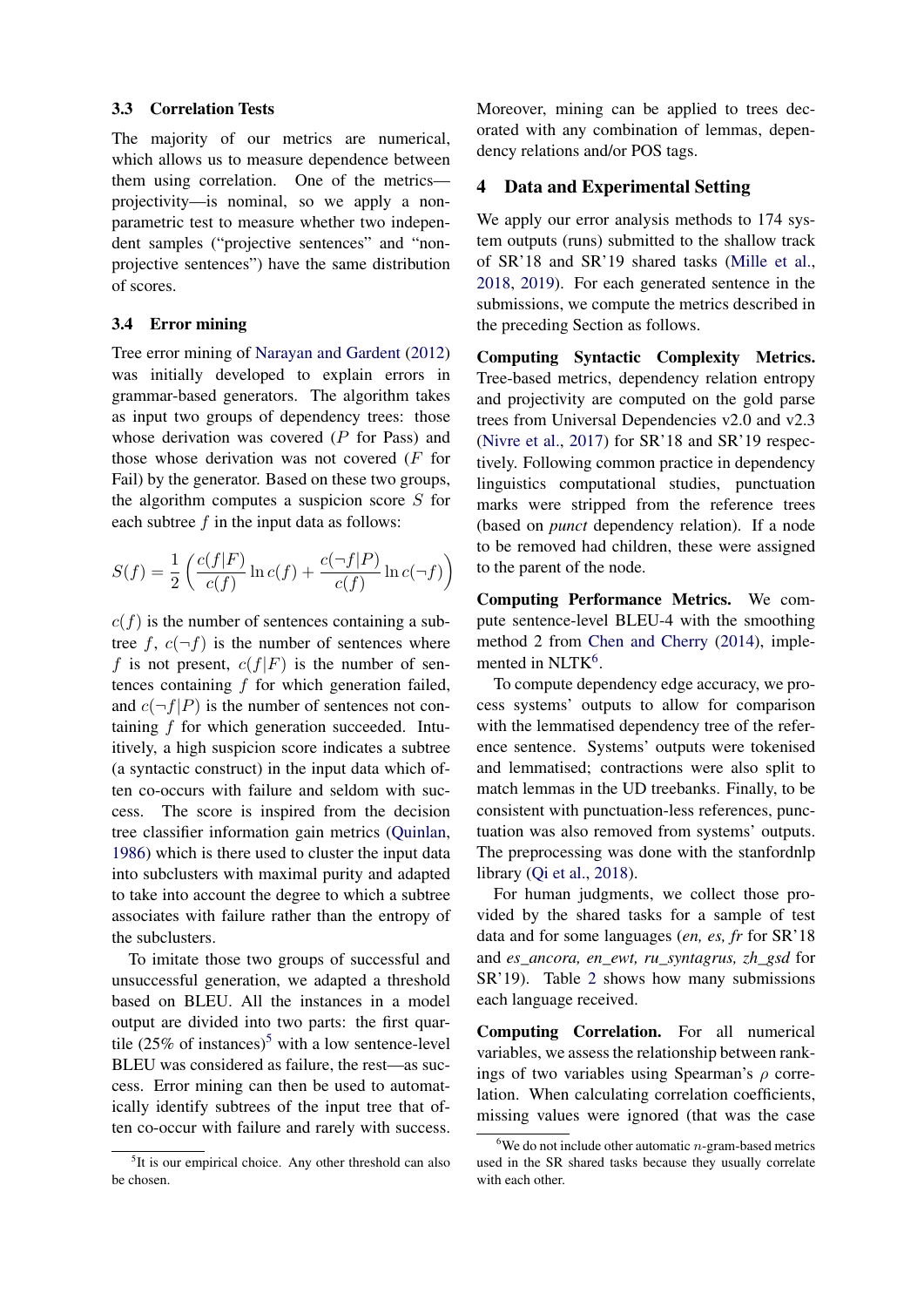<span id="page-5-0"></span>

|                |                |                | S count depth |                                       | length                                                                                | <b>MDD</b> | <b>MFS</b>                                                      | <b>MFW</b> | MA                              | NP    |
|----------------|----------------|----------------|---------------|---------------------------------------|---------------------------------------------------------------------------------------|------------|-----------------------------------------------------------------|------------|---------------------------------|-------|
|                |                |                |               |                                       |                                                                                       |            |                                                                 |            |                                 |       |
|                | ar (padt)      | 3              |               |                                       | 676 7.37 $\pm$ 3.29 38.5 $\pm$ 30.38                                                  |            | $2.61 \pm 0.93$ $2.61 \pm 0.93$ $1.44 \pm 0.26$ $0.94 \pm 0.08$ |            |                                 | 1.48  |
|                | $cs$ (pdt)     | 2              |               |                                       | 9,876 3.95±1.99 14.49±9.43                                                            |            | $2.12\pm0.74$ $2.12\pm0.74$ $1.19\pm0.29$ $0.86\pm0.18$         |            |                                 | 9.91  |
| $\frac{8}{18}$ | es (ancora)    |                |               | 6 1,719 $5.21 \pm 2.2$                | $26.88 \pm 15.7$                                                                      |            | $2.47 \pm 0.66$ 2.47 $\pm 0.66$ 1.33 $\pm 0.25$ 0.93 $\pm 0.09$ |            |                                 | 2.39  |
| SR             | en (ewt)       |                |               |                                       | 2,061 2.71 $\pm$ 1.88 10.57 $\pm$ 9.55                                                |            | $1.86 \pm 0.95$ $1.86 \pm 0.95$ $1.02 \pm 0.42$ $0.75 \pm 0.3$  |            |                                 | 1.65  |
|                | $fi$ (tdt)     | 3              |               |                                       | $1,525$ $3.48 \pm 1.81$ $11.42 \pm 7.22$                                              |            | $2.02 \pm 0.62$ $2.02 \pm 0.62$ $1.16 \pm 0.23$ $0.86 \pm 0.12$ |            |                                 | 5.57  |
|                | $fr$ (gsd)     | 5              |               |                                       | 416 4.33±1.75 21.21±12.57                                                             |            | $2.44\pm0.59$ $2.44\pm0.59$ $1.28\pm0.25$ $0.93\pm0.07$         |            |                                 | 2.16  |
|                | it (isdt)      | $\overline{4}$ |               | 480 4.38 ± 2.23                       | $19.14 \pm 14.07$                                                                     |            | $2.19\pm0.61$ $2.19\pm0.61$ $1.23\pm0.23$ $0.91\pm0.06$         |            |                                 | 2.29  |
|                | nl (alpino)    | 4              |               |                                       | 685 3.74±1.86 15.03±9.11                                                              |            | $2.48 \pm 1.05$ $2.48 \pm 1.05$ $1.21 \pm 0.39$ $0.85 \pm 0.22$ |            |                                 | 20.15 |
|                | pt (bosque)    | $\overline{4}$ |               |                                       | 476 4.32±2.12 18.58±12.11                                                             |            | $2.25 \pm 0.63$ $2.25 \pm 0.63$ $1.23 \pm 0.27$ $0.9 \pm 0.13$  |            |                                 | 4.20  |
|                | ru (syntagrus) |                |               | 2 6,366 $4.1 \pm 1.96$                | $14.65 \pm 9.14$                                                                      |            | $2.12 \pm 0.66$ 2.12 $\pm 0.66$ 1.23 $\pm 0.27$ 0.88 $\pm 0.13$ |            |                                 | 8.37  |
|                |                |                |               |                                       |                                                                                       |            |                                                                 |            |                                 |       |
|                | ar_padt        | 4              |               |                                       | 680 7.38 $\pm$ 3.28 38.54 $\pm$ 30.34 2.6 $\pm$ 0.93                                  |            | $2.6 \pm 0.93$                                                  |            | $1.45 \pm 0.26$ 0.94 $\pm$ 0.08 | 1.76  |
|                | en_ewt         | 5              | 2,077         |                                       | $2.72 \pm 1.88$ 10.6 $\pm$ 9.62                                                       |            | $1.87 \pm 0.95$ $1.87 \pm 0.95$ $1.02 \pm 0.42$ $0.75 \pm 0.3$  |            |                                 | 1.54  |
|                | en_gum         | 11             |               |                                       | 778 3.69±1.91 15.0±10.63                                                              |            | $2.14\pm0.75$ $2.14\pm0.75$ $1.16\pm0.31$ $0.85\pm0.2$          |            |                                 | 3.08  |
|                | en_lines       | 11             |               | 914 $3.55 \pm 1.6$                    | 14.97±9.56                                                                            |            | $2.27 \pm 0.62$ $2.27 \pm 0.62$ $1.2 \pm 0.23$                  |            | $0.89 + 0.11$                   | 4.60  |
|                | en_partut      | 11             |               | 153 $4.52 \pm 2.01$                   | $20.06 \pm 9.77$                                                                      |            | $2.48 \pm 0.51$ $2.48 \pm 0.51$ $1.26 \pm 0.21$                 |            | $0.93 \pm 0.05$                 | 0.65  |
|                | es_ancora      | 6              |               | $1,721$ 5.2 $\pm$ 2.2                 | $26.87 \pm 15.7$                                                                      |            | $2.47\pm0.66$ $2.47\pm0.66$ $1.33\pm0.25$ $0.93\pm0.09$         |            |                                 | 2.38  |
|                | es_gsd         | 6              |               | 426 $5.06 \pm 2.25$                   | $25.18 \pm 16.43$                                                                     |            | $2.41 \pm 0.57$ $2.41 \pm 0.57$ $1.31 \pm 0.23$ $0.94 \pm 0.05$ |            |                                 | 4.69  |
|                | fr_gsd         | $\overline{7}$ |               |                                       | 416 4.41 $\pm$ 1.78 21.22 $\pm$ 12.58                                                 |            | $2.41 \pm 0.58$ $2.41 \pm 0.58$ $1.28 \pm 0.25$ $0.93 \pm 0.07$ |            |                                 | 1.20  |
| $\ddot{ }$     | fr_partut      | $\tau$         |               |                                       | $110$ 4.85 $\pm$ 1.82 21.84 $\pm$ 10.01                                               |            | $2.44 + 0.46$ $2.44 + 0.46$ $1.29 + 0.21$ $0.94 + 0.03$         |            |                                 | 0.91  |
| $S_{R}$        | fr_sequoia     | 7              |               |                                       | 456 4.01 $\pm$ 2.21 19.66 $\pm$ 15.61                                                 |            | $2.13 \pm 0.84$ $2.13 \pm 0.84$ $1.16 \pm 0.37$                 |            | $0.84 \pm 0.25$                 | 0.88  |
|                | hi_hdtb        | 5              |               | 1,684 4.19 $\pm$ 1.48 19.6 $\pm$ 8.99 |                                                                                       |            | 2.96±0.82 2.96±0.82 1.48±0.23 0.94±0.03                         |            |                                 | 8.91  |
|                | id_gsd         | 5              |               |                                       | 557 4.57±1.85 18.02±12.39 2.04±0.54 2.04±0.54 1.22±0.2                                |            |                                                                 |            | $0.92 \pm 0.07$                 | 0.72  |
|                | ja_gsd         | 6              |               |                                       | 551 4.36 $\pm$ 1.97 20.25 $\pm$ 13.35 2.43 $\pm$ 0.66 2.43 $\pm$ 0.66 1.4 $\pm$ 0.32  |            |                                                                 |            | $0.92 + 0.09$                   | 0.00  |
|                | ko_gsd         | 5              | 989           |                                       | $3.59 \pm 1.78$ $10.29 \pm 6.77$                                                      |            | $2.21 \pm 0.79$ $2.21 \pm 0.79$ $1.33 \pm 0.36$                 |            | $0.86 \pm 0.1$                  | 9.20  |
|                | ko_kaist       | 4              | 2.287         | $3.86 \pm 1.54$ 11.0 $\pm 4.56$       |                                                                                       |            | $2.27 \pm 0.67$ $2.27 \pm 0.67$ $1.44 \pm 0.32$ $0.89 \pm 0.07$ |            |                                 | 19.15 |
|                | pt_bosque      | 5              | 477           | $4.32 \pm 2.11$                       | $18.57 \pm 12.09$                                                                     |            | $2.25 \pm 0.63$ $2.25 \pm 0.63$ $1.23 \pm 0.27$ $0.9 \pm 0.13$  |            |                                 | 4.40  |
|                | pt_gsd         | 5              |               |                                       | $1,204$ $4.85 \pm 1.87$ $22.74 \pm 12.2$                                              |            | $2.39\pm0.55$ $2.39\pm0.55$ $1.31\pm0.23$ $0.94\pm0.05$         |            |                                 | 1.66  |
|                | ru_gsd         | 5              | 601           |                                       | $4.11\pm1.69$ $15.83\pm10.24$ $2.12\pm0.69$ $2.12\pm0.69$ $1.24\pm0.21$ $0.91\pm0.06$ |            |                                                                 |            |                                 | 4.49  |
|                | ru_syntagrus   |                | 4 6,491       |                                       | $4.08 \pm 1.94$ 14.78 $\pm 9.24$                                                      |            | $2.13\pm0.65$ $2.13\pm0.65$ $1.23\pm0.26$ $0.88\pm0.13$         |            |                                 | 6.49  |
|                | zh_gsd         | $\tau$         |               |                                       | 500 $4.22 \pm 1.08$ 20.64 $\pm 10.17$                                                 |            | $2.98 \pm 0.84$ $2.98 \pm 0.84$ $1.46 \pm 0.27$ $0.94 \pm 0.03$ |            |                                 | 0.40  |

Table 2: Descriptive statistics (mean and stdev apart from the first two and the last column) for the UD treebanks used in SR'18 (UD v2.0) and SR'19 (UD v2.3). S: number of submissions, count: number of sentences in a test set, MDD: mean dependency distance, MFS: mean flux size, MFW: mean flux weight, MA: mean arity, NP: percentage of non-projective sentences. For the tree-based metrics (MDD, MFS, MFW, MA), macro-average values are reported. For SR'18, we follow the notation for treebanks as used in the shared task (only language code); in parentheses we list treebank names.

for human evaluations). Correlations were calculated separately for each submission (one system run for one corpus). Since up to 45 comparisons can be made for one submission, we controlled for the multiple testing problem using the Holm-Bonferroni method while doing a significance test. We also calculated means and medians of the correlations for each corpus (all submissions mixed), for each team (a team has multiple submissions), and average correlations through all the 174 submissions.

For projectivity (nominal variable) we use a Mann–Whitney U test to determine whether there is a difference in performance between projective and non-projective sentences. We ran three tests where performance was defined in terms of BLEU, fluency and adequacy. As for some corpora, the count of non-projective sentences in their test set is low (e.g., 1.56% in *en\_ewt*), we ran the test on the corpora that have more than 5% of non-projective sentences, that is *cs* (10%), *fi* (6%), *nl* (20%), *ru* (8%) for SR'18, and *hi\_hdtb* (9%), *ko\_gsd* (9%), *ko\_kaist* (19%), *ru\_syntagrus* (6%) for SR'19. For the calculation of the Mann– Whitney U test, we used scipy-1.4.1. Similar to the correlation analysis, the test was calculated separately for each submission and for each corpus.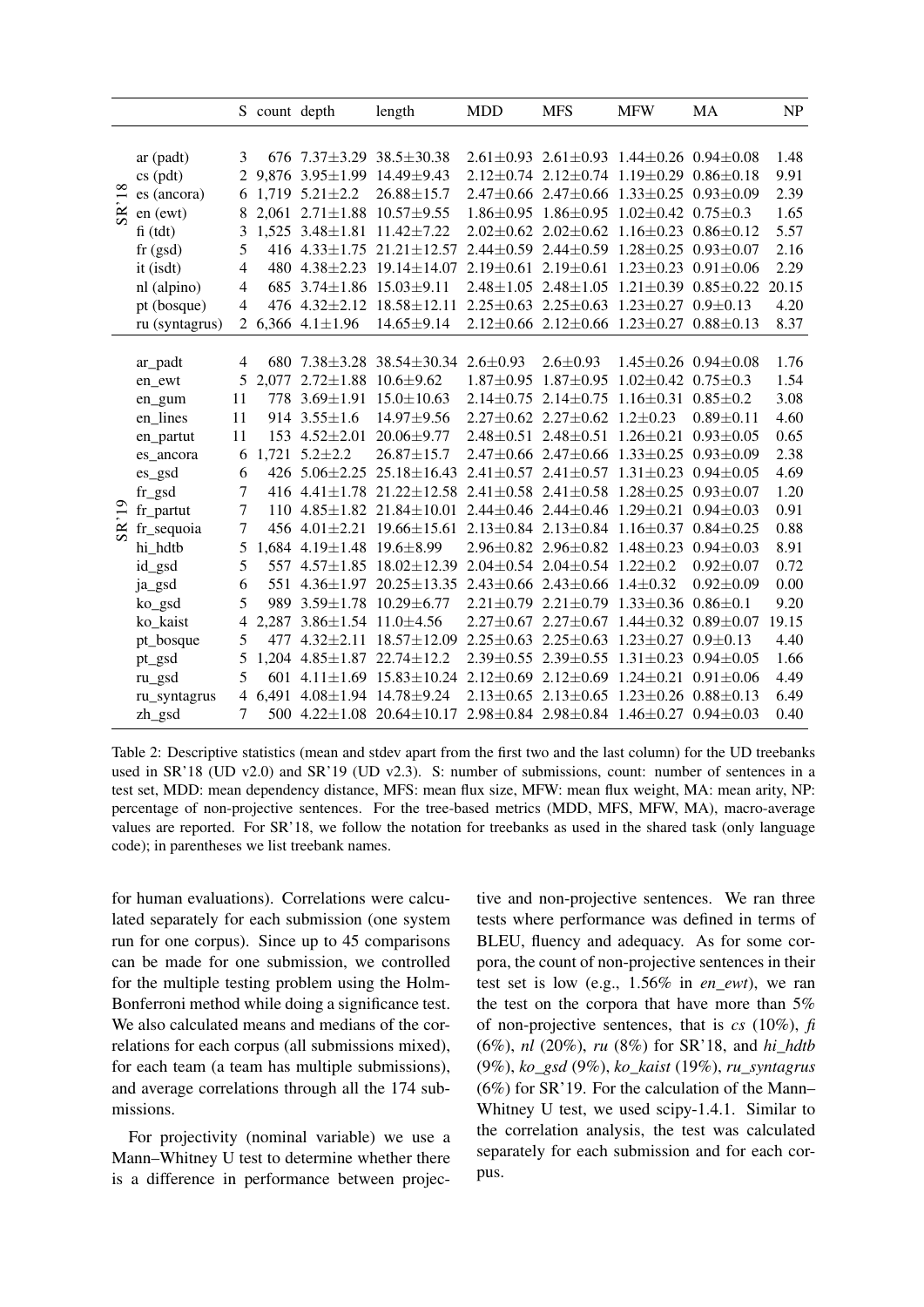<span id="page-6-0"></span>

(a) Median Spearman  $\rho$  coefficients between met- (b) Spearman  $\rho$  coefficients between metrics for rics (all submissions considered). BME-UW for zh\_gsd.

Figure 2: Spearman ρ coefficients between metrics. Ad: adequacy z-score, Fl: fluency z-score, DEA: dependency edge accuracy, MFS: mean flux size, MFW: mean flux weight, MA: mean arity, TD: tree depth, TL: tree length, MDD: mean dependency distance. \* – non-significant coefficients at  $\alpha = 0.05$  corrected with the Holm-Bonferroni method for multiple hypotheses testing.

Mining the Input Trees. The error mining algorithm was run for each submission separately and with three different settings: (*i*) dependency relations (dep); *(ii)* POS tags (pos); *(iii)* dependency relations and POS tags (pos-dep).

## 5 Error Analysis

We analyse results focusing successively on: treebased syntactic complexity (are sentences with more complex syntactic trees harder to generate?), projectivity (how much does non-projectivity impact results?), entropy (how much do word order variations affect performance?), dependency edge accuracy and error mining (which syntactic constructions lead to decreased scores?).

### 5.1 Tree-Based Syntactic Complexity

We examine correlation tests results for all metrics on the system level (all submissions together) and for a single model, the BME-UW system [\(Kovács](#page-13-13) [et al.,](#page-13-13) [2019\)](#page-13-13) on a single corpus/language (*zh\_gsd*, Chinese). Figure [2a](#page-6-0) shows median Spearman ρ coefficients across all the 174 submissions, and Figure [2b](#page-6-0) shows the coefficients for the BME-UW system on the *zh\_gsd* corpus.

We investigate both correlations between syntactic complexity and performance metrics and within each category. Similar observations can be made for both settings.

Correlation between Performance Metrics. As often remarked in the NLG context [\(Stent](#page-15-11) [et al.,](#page-15-11) [2005;](#page-15-11) [Novikova et al.,](#page-15-12) [2017;](#page-15-12) [Reiter,](#page-15-13) [2018\)](#page-15-13), BLEU shows a weak correlation with Fluency and Adequacy on the sentence level. Similarly, dependency edge accuracy shows weak correlations with human judgments ( $\rho_{ad} = 0.2$  and  $\rho_{fl} = 0.24$ for the median;  $\rho_{ad} = 0.14$  and  $\rho_{fl} = 0.23$  for  $BME-UW$ <sup>[7](#page-6-1)</sup>.

In contrast, BLEU shows a strong correlation with dependency edge accuracy (median:  $\rho =$ 0.68; BME-UW:  $\rho = 0.88$ ). Contrary to BLEU however, DEA has a direct linguistic interpretation (it indicates which dependency relations are harder to handle) and can be exploited to analyse and improve a model. We therefore advocate for a more informative evaluation that incorporates DEA in addition to the standard metrics. We believe this will lead to more easily interpretable results and possibly the development of better, linguistically informed SR models.

# Correlation between Syntactic Complexity Metrics. Unsurprisingly, tree-based metrics

<span id="page-6-1"></span> $7$ Bear in mind that using human assessments for word ordering evaluation has one downside because the assessments were collected for final sentences, and were not specifically created for word ordering evaluation. A more detailed human evaluation focused on word ordering might be needed to confirm the findings including human judgments.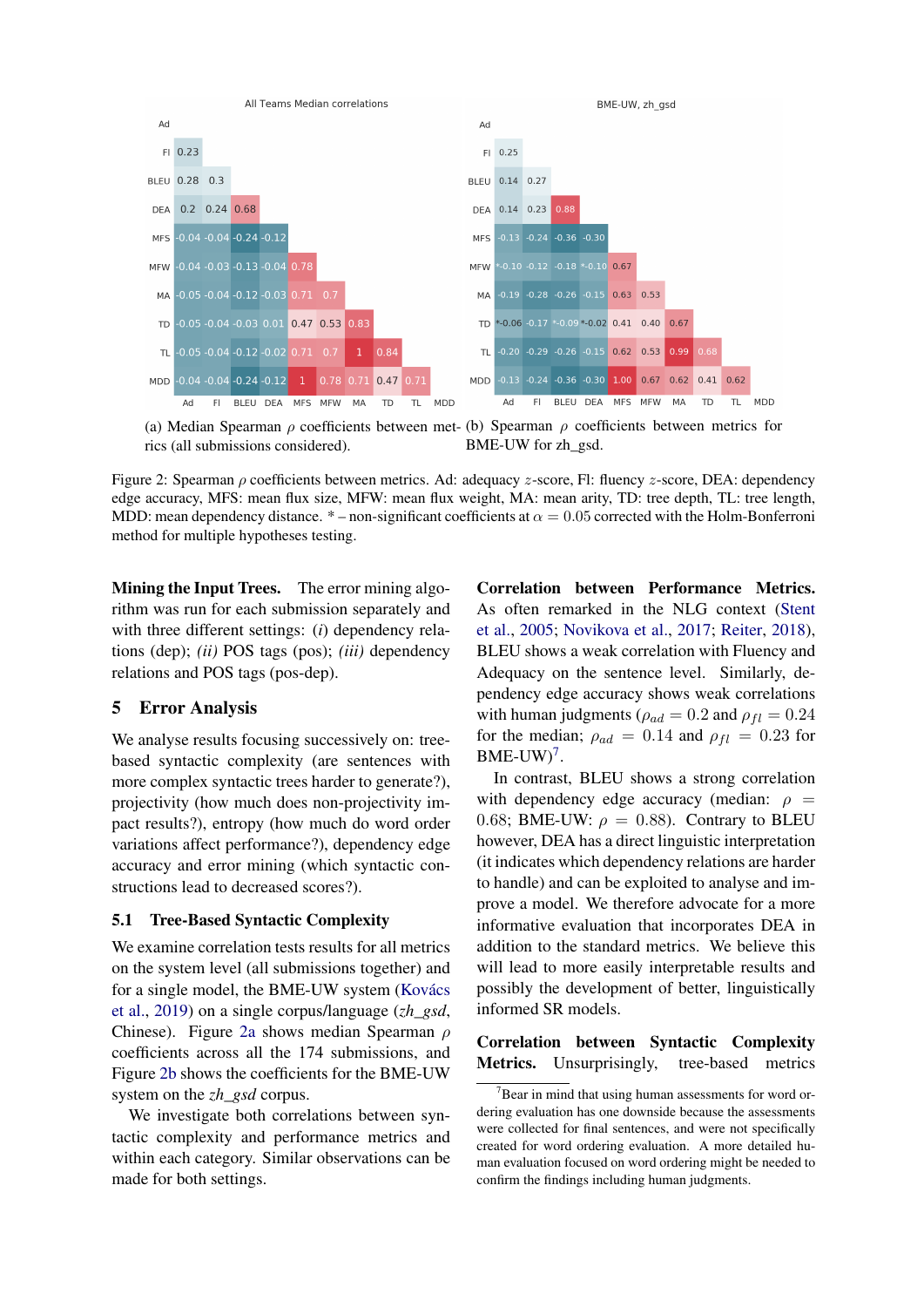<span id="page-7-1"></span>

| team          | corpus                 | <b>BLEU Proj/Non-Proj</b> | $F1_z$       | $Ad_z$       | Sample sizes |
|---------------|------------------------|---------------------------|--------------|--------------|--------------|
| AX            | $\mathbf{c}\mathbf{s}$ | 0.25/0.19                 | $-/-$        | $-/-$        | 8897/979     |
| BinLin        | $\mathbf{c}\mathbf{s}$ | 0.49/0.38                 | $-/-$        | $-/-$        | 8897/979     |
| AX            | $f_1$                  | 0.25/0.2                  | $-/-$        | $-/-$        | 1440/85      |
| <b>BinLin</b> | $\mathbf{f}$           | 0.44/0.33                 | $-/-$        | $-/-$        | 1440/85      |
| OSU           | $\mathbf f$            | 0.47/0.38                 | $-/-$        | $-/-$        | 1440/85      |
| AX            | nl                     | 0.28/0.2                  | $-/-$        | $-/-$        | 547/138      |
| BinLin        | nl                     | 0.39/0.3                  | $-/-$        | $-/-$        | 547/138      |
| <b>OSU</b>    | nl                     | 0.38/0.28                 | $-/-$        | $-/-$        | 547/138      |
| Tilburg       | nl                     | 0.43/0.36                 | $-/-$        | $-/-$        | 547/138      |
| AX            | ru                     | 0.27/0.22                 | $-/-$        | $-/-$        | 5833/533     |
| BinLin        | ru                     | 0.44/0.36                 | $-/-$        | $-/-$        | 5833/533     |
| <b>BME-UW</b> | hi hdtb                | 0.66/0.6                  | $-/-$        | $-/-$        | 1534/150     |
| DepDist       | hi hdtb                | 0.66/0.62                 | $-/-$        | $-/-$        | 1534/150     |
| <b>IMS</b>    | hi hdtb                | 0.82/0.73                 | $-/-$        | $-/-$        | 1534/150     |
| <b>LORIA</b>  | hi hdtb                | 0.29/0.22                 | $-/-$        | $-/-$        | 1534/150     |
| Tilburg       | hi hdtb                | 0.68/0.64                 | $-/-$        | $-/-$        | 1534/150     |
| <b>BME-UW</b> | ko_gsd                 | 0.54/0.38                 | $-/-$        | $-/-$        | 898/91       |
| DepDist       | ko_gsd                 | 0.51/0.37                 | $-/-$        | $-/-$        | 898/91       |
| <b>IMS</b>    | ko_gsd                 | 0.84/0.56                 | $-/-$        | $-/-$        | 898/91       |
| <b>LORIA</b>  | ko_gsd                 | 0.43/0.4                  | $-/-$        | $-/-$        | 898/91       |
| Tilburg       | ko_gsd                 | 0.08/0.06                 | $-/-$        | $-/-$        | 898/91       |
| <b>BME-UW</b> | ko kaist               | 0.51/0.39                 | $-/-$        | $-/-$        | 1849/438     |
| <b>IMS</b>    | ko kaist               | 0.82/0.6                  | $-/-$        | $-/-$        | 1849/438     |
| <b>LORIA</b>  | ko_kaist               | 0.43/0.37                 | $-/-$        | $-/-$        | 1849/438     |
| Tilburg       | ko kaist               | 0.14/0.11                 | $-/-$        | $-/-$        | 1849/438     |
| <b>BME-UW</b> | ru_syntagrus           | 0.58/0.59                 | 0.15/0.19    | 0.31/0.48    | 6070/421     |
| <b>IMS</b>    | ru_syntagrus           | 0.76/0.77                 | 0.42/0.18    | 0.58/0.37    | 6070/421     |
| <b>LORIA</b>  | ru_syntagrus           | 0.61/0.62                 | 0.33/0.3     | 0.39/0.55    | 6070/421     |
| Tilburg       | ru_syntagrus           | 0.46/0.47                 | $-0.2/-0.37$ | $-0.01/-0.2$ | 6070/421     |

Table 3: Median values for BLEU, Fluency, and Adequacy for projective/non-projective sentences for each submission. Medians for non-projective sentences which are higher than for the projective sentences are in bold. All comparisons were significant with p < 0.001. Human judgments were available for *ru\_syntagrus* only.

have positive correlations between each other (the redish area on the right) ranging from weak to strong. Due to calculation technique overlap, some of them can show strong correlation (e.g., mean dependency distance and mean flux size).

Correlation between Syntactic Complexity and Performance Metrics. Tree-based metrics do not correlate with human assessments ( $\rho$  fluctuates around zero for median and from  $-0.06$  to  $-0.29$ for BME-UW).

In general no correlation between tree-based metrics and system performance was found globally, i.e. for all models and all testsets. We can use the framework to analyse results on specific corpora or languages however. For instance, zooming in on the *fr* corpus, we can observe a weak negative correlation at the system level (correlation with the median) between tree-based metrics (e.g.,  $\rho = -0.38$  for mean arity and tree length)

and DEA. Thus, on this corpus, performance decreases as syntactic complexity (as measured by DEA) increases. Similarly, for *ar, cs, fi, it, nl*, treebased metrics show some negative correlation with BLEU<sup>[8](#page-7-0)</sup> whereby  $\rho$  median values between dependency metrics and BLEU for those corpora vary from −0.21 to −0.38 for *ar*, from −0.43 to −0.57 for *cs*, from  $-0.2$  to  $-0.46$  for *, from*  $-0.17$  *to* −0.34 for *it*, and from −0.29 to −0.42 for *nl*.

Such increase in correlations were observed mainly for corpora, for which performance was not high across submissions (see [Mille et al.](#page-14-1) [\(2018\)](#page-14-1)). We hypothesize that BLEU correlates more with the tree-based metrics if system performance is bad.

Significance testing. Overall, across submissions, coefficients were found non-significant only

<span id="page-7-0"></span><sup>8</sup>Unfortunately no human evaluations were available for those corpora.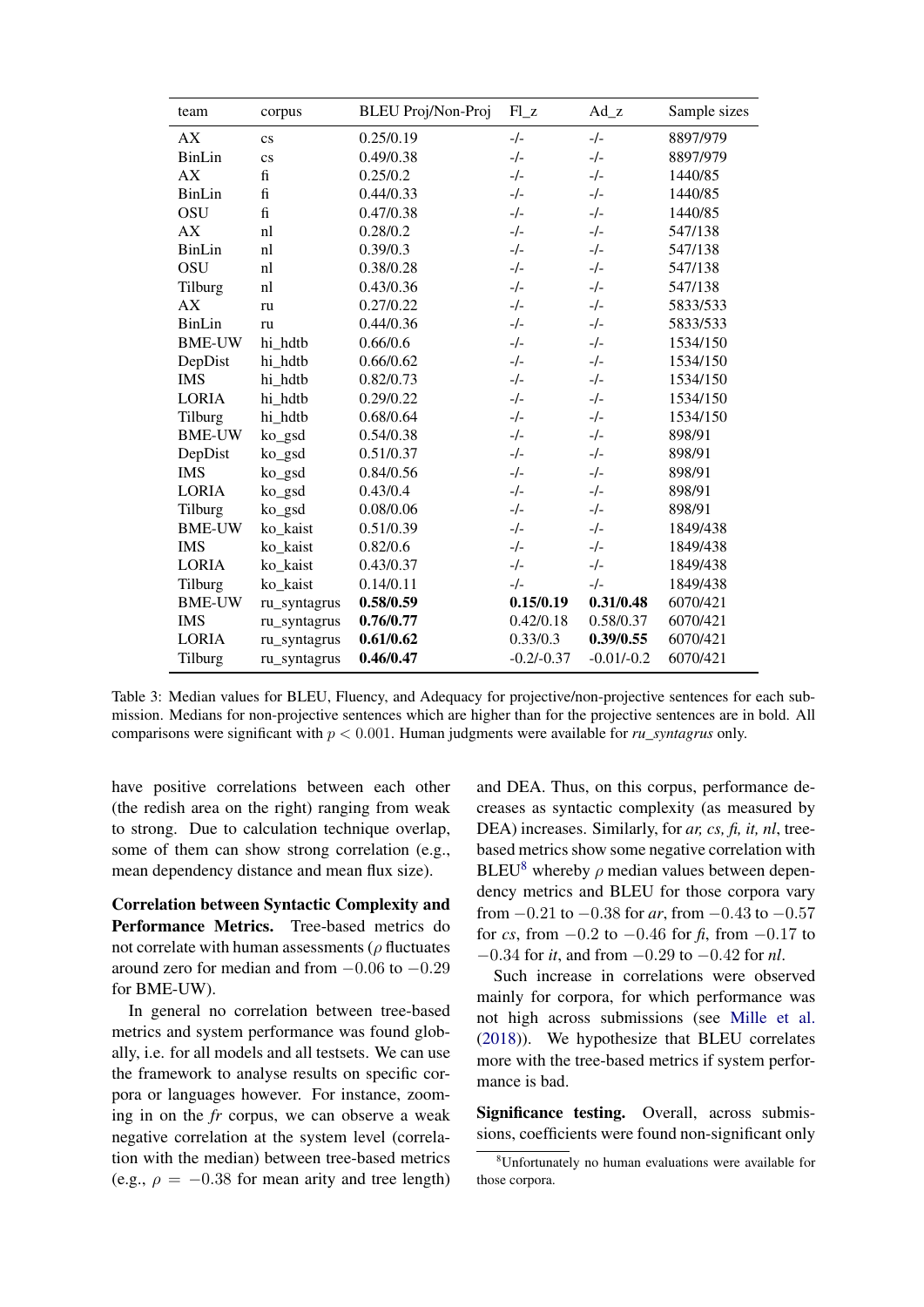when they were close to zero (see Figure [2b\)](#page-6-0).

### 5.2 Projectivity

Table [3](#page-7-1) shows performance results with respect to the projectivity parameter.

Zooming in on the *ru\_syntagrus* corpus and two models, one which can produce non-projective trees, BME-UW [\(Kovács et al.,](#page-13-13) [2019\)](#page-13-13), and one which cannot, the IMS system [\(Yu et al.,](#page-16-4) [2019\)](#page-16-4), we observe two opposite trends.

For the BME-UW model, the median values for fluency and adequacy are higher for non-projective sentences. Fluency medians (proj/non-proj) are 0.15/0.19 (Mann–Whitney  $U = 4109131.0, n_1 =$ 6070,  $n_2 = 421$ ,  $p < 0.001$  two-tailed); adequacy medians (proj/non-proj) are  $0.31/0.48$  ( $U =$ 2564235.0,  $n_1 = 6070$ ,  $n_2 = 421$ ,  $p < 0.001$ ). In other words, while the model can handle nonprojective structures, a key drawback revealed by our error analysis, is that for sentences with projective structures (which incidentally, are much more frequent in the data), the model output is in fact judged less fluent and less adequate by human annotators than for non-projective sentences.

Conversely, for the IMS system, median values for fluency is higher for projective sentences (0.42 vs. 0.18 for non-projective sentences), and the distributions in the two groups differed significantly  $(U = 4038434.0, p < 0.001$  two-tailed). For adequacy, the median value for projective sentences (0.58) is also significantly higher than that for non-projective sentences (0.37,  $U = 2583463.0$ ,  $p < 0.001$  two-tailed). This in turn confirms the need for models that can handle non-projective structures.

Another interesting point highlighted by the results on the *ru\_syntagrus* corpus in Table [3](#page-7-1) is that similar BLEU scores for projective and nonprojective structures do not necessarily mean similar human evaluation scores.

In terms of BLEU only, i.e. taking all other corpora with no human evaluations, and modulo the caveat just made about the relation between BLEU and human evaluation, we find that non-projective median values were always lower than projective ones, and distributions showed significant differences, throughout all the 25 comparisons made. This underlines the need for models that can handle both projective and non-projective structures.

<span id="page-8-1"></span>

| deprel     | count   | Accuracy |
|------------|---------|----------|
| list       | 4,914   | 17.75    |
| vocative   | 974     | 21.91    |
| dislocated | 7,832   | 23.11    |
| reparandum | 33      | 27.27    |
| goeswith   | 1,453   | 27.98    |
| parataxis  | 27,484  | 28.76    |
| dep        | 14,496  | 29.80    |
| advcl      | 60,719  | 32.52    |
| csubj      | 8,229   | 36.60    |
| discourse  | 3,862   | 37.45    |
| ccomp      | 33,513  | 41.74    |
| obl        | 232,097 | 42.39    |
| appos      | 35,781  | 43.59    |
| advmod     | 180,678 | 44.84    |
| iobj       | 16,240  | 44.96    |
| conj       | 149,299 | 45.77    |
| orphan     | 843     | 48.49    |
| expl       | 10,137  | 50.90    |
| acl        | 79,168  | 51.24    |
| cop        | 45,187  | 51.78    |
| nsubj      | 268,686 | 51.80    |
| xcomp      | 36,633  | 56.12    |
| obj        | 190,140 | 57.87    |
| nummod     | 61,459  | 58.46    |
| aux        | 95,748  | 58.47    |
| mark       | 105,993 | 59.77    |
| compound   | 82,314  | 59.99    |
| nmod       | 357,367 | 60.94    |
| flat       | 62,686  | 61.28    |
| amod       | 246,733 | 61.68    |
| cc         | 123,866 | 61.94    |
| clf        | 1,668   | 67.47    |
| fixed      | 27,978  | 73.08    |
| det        | 280,978 | 73.51    |
| case       | 465,583 | 74.15    |

Table 4: Macro-average dependency edge accuracy over all submissions sorted from the lowest accuracy to the highest. Count is a number of times a relation was found in all treebanks.

#### 5.3 Entropy

Correlation between dependency relation entropy and dependency edge accuracy permits identifying which model, language or corpus is particularly affected by word order freedom.

For instance<sup>[9](#page-8-0)</sup>, for the *id\_gsd* corpus, three teams have a Spearman's  $\rho$  in the range from  $-0.62$  to  $-0.67$ , indicating that their model underperforms for dependency relations with free word

<span id="page-8-0"></span> $9^9$ As indicated in Section [4,](#page-4-2) we computed correlation scores between entropy for all systems, all corpora and all performance scores. These are not shown here as space is lacking.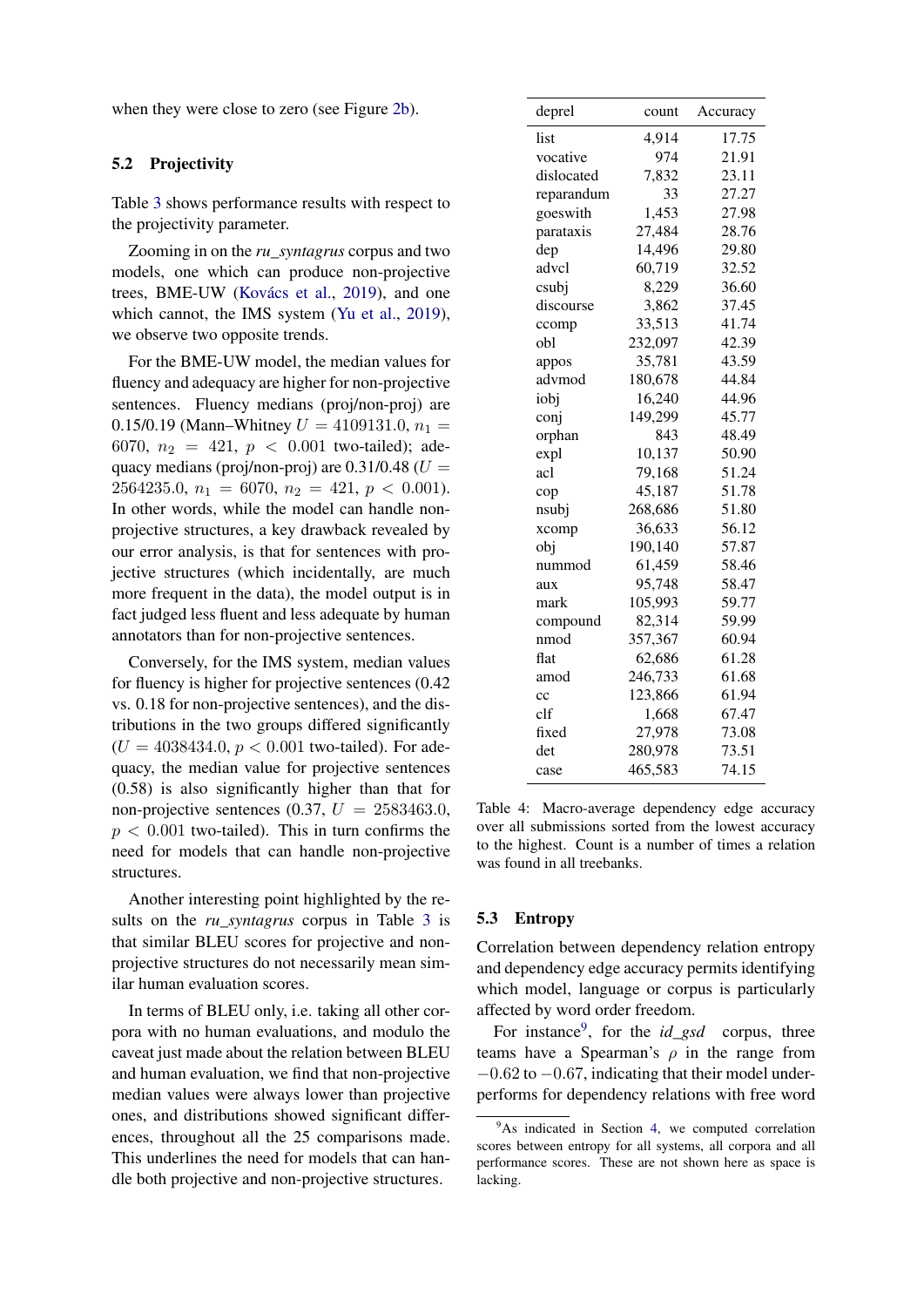order. Conversely, two other teams showed weak correlation ( $\rho = -0.31$  and  $\rho = -0.36$ ) for the same *id\_gsd* corpus.

The impact of entropy also varies depending on the language, the corpus and more generally, the entropy of the data. For instance, for Japanese (*ja\_gsd* corpus), dependency relations have low entropy (the mean entropy averaged on all relations is 0.02) and so we observe no correlation between entropy and performance. Conversely, for Czech (the treebank with the highest mean entropy,  $H = 0.52$ ), two teams show non-trivial negative correlations ( $\rho = -0.54$  and  $\rho = -0.6$ ) between entropy and dependency edge accuracy.

### <span id="page-9-2"></span>5.4 Which Syntactic Constructions are harder to handle?

Dependency Edge Accuracy (DEA). For a given dependency relation, dependency edge accuracy assesses how well a model succeeds in realising that relation. To identify which syntactic constructs are problematic for surface realisation models, we therefore compute dependency edge accuracy per relation, averaging over all submissions. Table [4](#page-8-1) shows the results.

Unsurprisingly, relations with low counts (first five relations in the table) have low accuracy. Because they are rare (in fact they are often absent from most corpora), SR models struggle to realise these.

Other relations with low accuracy are either relations with free word order (i.e., *advcl, discourse, obl, advmod*) or whose semantics is vague (*dep* unspecified dependency). Clearly, in case of the latter, systems cannot make a good prediction; as for the former, the low DEA score may be an artefact of the fact that it is computed with respect to a single reference. As the construct may occur in different positions in a sentence, several equally correct sentences may match the input but only one will not be penalised by the comparison with the reference. This underlines once again the need for an evaluation setup with multiple references.

Relations with the highest accuracy are those for function words (*case*—case-marking elements, *det*—determiners, *clf*—classifiers), fixed multiword expressions (*fixed*), and nominal dependents (*amod*, *nmod*, *nummod*). Those dependencies on average have higher stability with respect to their head in terms of distance, more often demonstrate a fixed word order, and do not exhibit a certain de-

<span id="page-9-1"></span>

| rank      | subtree                                             | COV.  | MSS  |
|-----------|-----------------------------------------------------|-------|------|
| $1-2$     | $\left(\text{conj }(\textbf{X})\right)$             | 70-73 | 1.17 |
| 3         | (advcl (nsubj))                                     | 62    | 0.91 |
| 4         | (advel (advmod))                                    | 62    | 0.95 |
| 5         | (advmod (advmod))                                   | 59    | 0.77 |
| 6         | $\left(\text{conj}\left(\text{advcl}\right)\right)$ | 57    | 0.75 |
| 7         | (nsubj (conj))                                      | 56    | 0.68 |
| $8 - 11$  | $\left(\text{conj }(\text{X})\right)$               | 52-56 | 0.87 |
| 12        | (nmod (advmod))                                     | 52    | 0.56 |
| 13        | (nsubj (amod))                                      | 52    | 0.75 |
| $14 - 15$ | $\left(\text{conj }(\text{X})\right)$               | 49-50 | 0.73 |
| 16        | (parataxis (nsubj))                                 | 49    | 0.75 |
| 17        | (conj (advmod advmod))                              | 48    | 0.65 |
| 18        | (advcl (cop))                                       | 48    | 0.60 |
| 19        | (advcl (aux))                                       | 47    | 0.59 |
| 20        | (ccomp (advmod))                                    | 47    | 0.68 |

Table 5: Top-20 of the most frequent suspicious trees (dep-based) across all submissions. In case of *conj*, when tree patterns were similar, they were merged, X serving as a placeholder. Coverage: percentage of submissions where a subtree was mined as suspicious. MSS: mean suspicion score for a subtree.

gree of probable shifting as the relations described above. Due to those factors, their realisation performance is higher.

Interestingly, when computing DEA per dependency relation and per corpus, we found similar DEA scores for all corpora. That is, dependency relations have consistently low/high DEA score across all corpora therefore indicating that improvement on a given relation will improve performance on all corpora/languages.

Finally, we note that, at the model level, dependency edge accuracy scores are useful metrics for researchers as it brings interpretability and separation into error type subcases.

Error mining for syntactic trees. We can also obtain a more detailed picture of which syntactic constructs degrade performance using error mining. After running error mining on all submissions, we examine the subtrees in the input which have highest coverage, i.e. for which the percentage of submissions tagging these forms as suspi-cious<sup>[10](#page-9-0)</sup> is highest. Tables [5,](#page-9-1) [6](#page-10-0) and [7](#page-10-1) shows the results when using different views of the data (i.e. focusing only on dependency information, only on POS tags or on both).

Table [5](#page-9-1) highlights coordination (*conj*, 13 subtrees out of 20) and adverbial clause modifiers (*ad-*

<span id="page-9-0"></span><sup>&</sup>lt;sup>10</sup>A form is suspicious if its suspicion score is not null.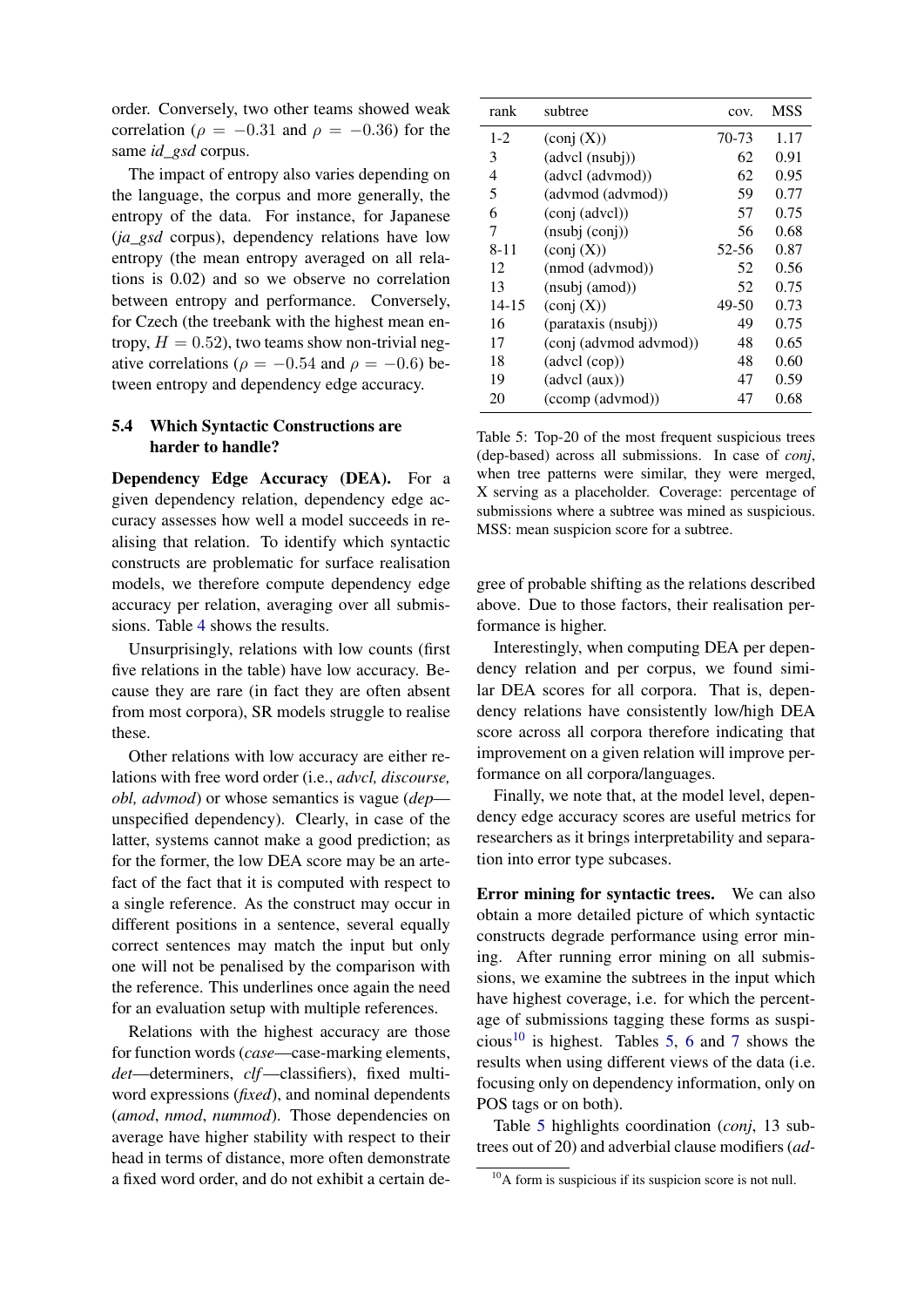<span id="page-10-0"></span>

| tree               | coverage | MSS  |
|--------------------|----------|------|
| (ADJ (PRON))       | 70       | 0.90 |
| (VERB (VERB))      | 69       | 1.21 |
| (ADI (ADI))        | 68       | 0.89 |
| (NOUN (ADV))       | 67       | 1.03 |
| (ADJ (ADP))        | 66       | 0.77 |
| (VERB (ADI))       | 65       | 0.98 |
| (ADV (ADV))        | 63       | 0.87 |
| (NOUN (AUX))       | 62       | 0.90 |
| (ADJ (VERB))       | 60       | 0.80 |
| (VERB (CCONJ))     | 60       | 1.02 |
| (PRON (ADP))       | 56       | 0.81 |
| (VERB (VERB VERB)) | 55       | 0.89 |
| (NUM (NUM))        | 55       | 0.72 |
| (PROPN (NOUN))     | 53       | 0.79 |
| (PRON (VERB))      | 53       | 0.63 |
| (ADJ (CCONJ))      | 52       | 0.65 |
| (VERB (ADV))       | 52       | 0.96 |
| (ADJ (SCONJ))      | 52       | 0.62 |
| (VERB (ADP))       | 51       | 0.76 |
| (VERB (PROPN))     | 51       | 0.83 |

Table 6: Most frequent suspicious trees (pos-based) across all submissions.

*vcl*, 5 cases) as a main source of low BLEU scores. This mirrors the results shown for single dependency relations (cf. Section [5.4\)](#page-9-2) but additionally indicates specific configurations in which these relations are most problematic such as for instance, the combination of an adverbial clause modifier with a nominal subject (*nsubj*, 62% coverage) or an adverbial modifier (*advmod*, 62% coverage) or the combination of two adverbial modifiers together (e.g., *down there, far away, very seriously*).

Table [6](#page-10-0) shows the results for the POS setting. Differently from the dep-based view, it highlights head-dependent constructs with identical POS tags, e.g., (ADV (ADV)), (ADJ (ADJ)), (NUM (NUM)), (VERB (VERB)) and (VERB (VERB VERB)), as a frequent source of errors. For instance, the relative order of two adjectives (ADJ (ADJ)) is sometimes lexically driven and therefore difficult to predict [\(Malouf,](#page-14-7) [2000\)](#page-14-7).

Table [7](#page-10-1) shows a hybrid POS-dep view of the most suspicious forms on a system level, detailing the POS tags most commonly associated with the dependency relations shown in Table [5](#page-9-1) to raise problem, i.e. coordination, adverbial modifiers and adverbial clauses.

<span id="page-10-1"></span>

| subtree                   | COV. | <b>MSS</b> |
|---------------------------|------|------------|
| (VERB~conj (ADV~advmod))  | 60   | 0.90       |
| (VERB~conj (PRON~nsubj))  | 60   | 0.78       |
| (NOUN~nsubj (ADJ~amod))   | 55   | 0.77       |
| (ADV~advmod (ADV~advmod)) | 54   | 0.69       |
| (VERB~advcl (ADV~advmod)) | 53   | 0.76       |
| (VERB~advcl (NOUN~nsubj)) | 53   | 0.70       |
| (VERB~conj (VERB~advcl))  | 50   | 0.60       |
| (VERB~advcl (PRON~obj))   | 48   | 0.53       |
| (VERB~ccomp (ADV~advmod)) | 47   | 0.57       |
| (NOUN~nsubj (NOUN~conj))  | 46   | 0.46       |
| (VERB~advcl (NOUN~obl))   | 46   | 0.68       |
| (VERB~conj (PRON~obj))    | 45   | 0.57       |
| (VERB~advcl (AUX~aux))    | 44   | 0.56       |
| (VERB~conj (AUX~aux))     | 41   | 0.59       |
| (NOUN~obl (ADJ~amod))     | 40   | 0.62       |
| (NOUN~nsubj (VERB~acl))   | 40   | 0.46       |
| (VERB~acl (ADV~advmod))   | 40   | 0.47       |
| (NOUN~obl (ADV~advmod))   | 38   | 0.43       |
| (NOUN~conj (VERB~acl))    | 38   | 0.38       |
| (VERB~ccomp (AUX~aux))    | 38   | 0.48       |

Table 7: Most frequent suspicious trees (dep-posbased) across all submissions.

# 6 Using Error Analysis for Improving Models or Datasets

As shown in the preceding section, the error analysis framework introduced in Section [3](#page-2-1) can be used by evaluation campaign organisers to provide a linguistically informed interpretation of campaign results aggregated over multiple system runs, languages or corpora.

For individual researchers and model developers, our framework also provides a means to have a fine-grained interpretation of their model results which they can then use to guide model improvement, to develop new models or to improve training data. We illustrate this point by giving some examples of how the toolkit could be used to help improve a model or a dataset.

Data Augmentation. Augmenting the training set with silver data has repeatedly been shown to increase performance [\(Konstas et al.,](#page-13-14) [2017;](#page-13-14) [Elder](#page-12-11) [and Hokamp,](#page-12-11) [2018\)](#page-12-11). In those approaches, performance is improved by simply augmenting the size of the training data. In contrast, information from the error analysis toolkit could be used to support error-focused data augmentation, i.e., to specifically augment the training data with instances of those cases for which the model underperforms (e.g., for dependency relations with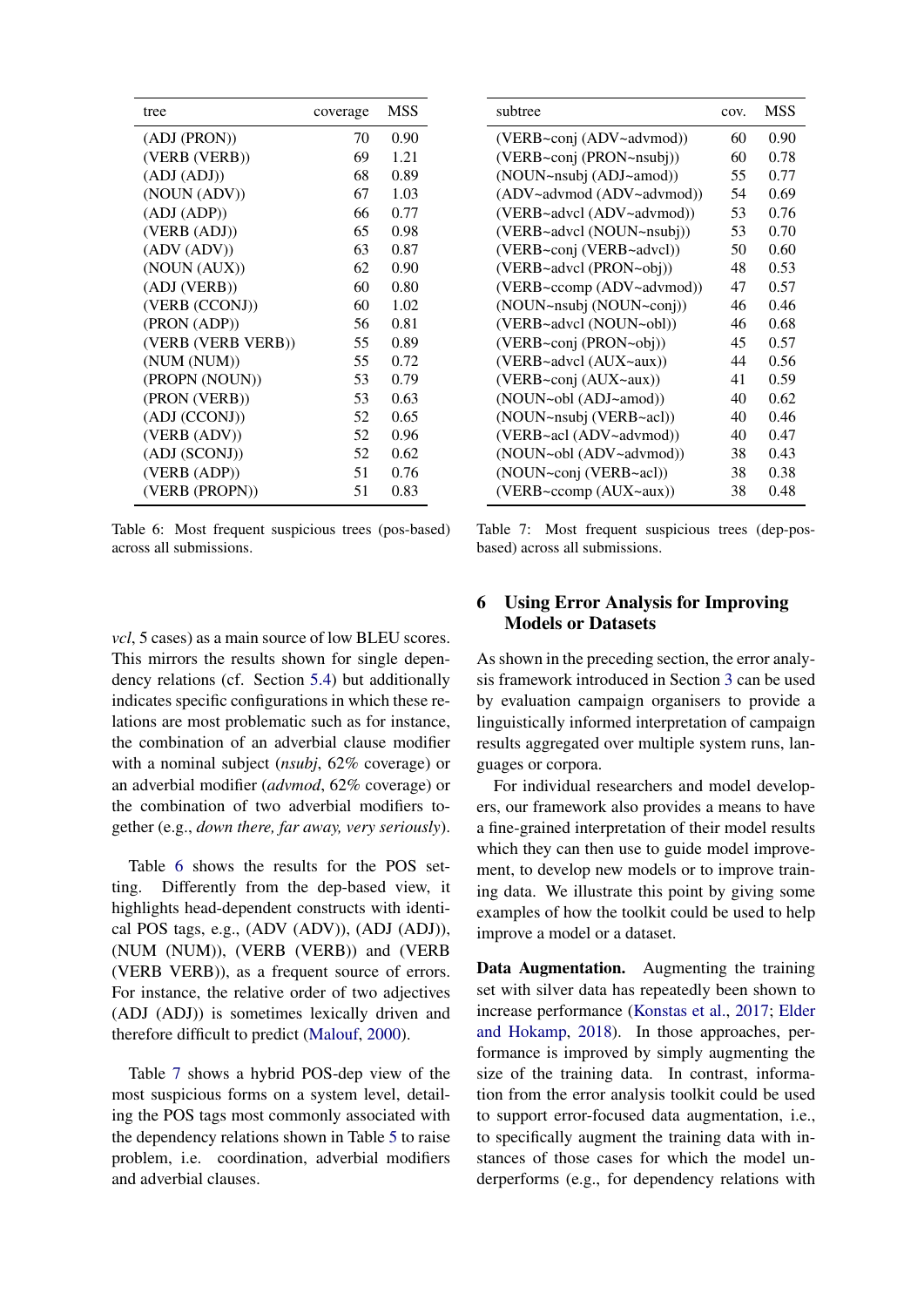low dependency edge accuracy, for constructions with low suspicion score or for input trees with large depth, length or mean dependency distance). This could be done either manually (by annotating sentences containing the relevant constructions) or automatically by parsing text and then filtering for those parse trees which contain the dependency relations and subtrees for which the model underperforms. For those cases where the problematic construction is frequent, we conjecture that this might lead to a better overall score increase than "blind" global data augmentation.

Language Specific Adaptation. Languages exhibit different word order schemas and have different ways of constraining word order. Error analysis can help identify which language-specific constructs impact performance and how to improve a language-specific model with respect to these constructs.

For instance, a dependency relation with high entropy and low accuracy indicates that the model has difficulty learning the word order freedom of that relation. Model improvement can then target a better modelling of those factors which determine word order for that relation. In Romance languages, for example, adjectives mostly occur after the noun they modify. However some adjectives are pre-posed. As the pre-posed adjectives rather form a finite set, a plausible way to improve the model would be to enrich the input representation by indicating for each adjective whether it belongs to the class of pre- or post-posed adjectives.

Global Model Improvement. Error analysis can suggest direction for model improvement. For instance, a high proportion of non-projective sentences in the language reference treebank together with lower performance metrics for those sentences suggests improving the ability of the model to handle non-projective structures. Indeed, [Yu](#page-16-5) [et al.](#page-16-5) [\(2020\)](#page-16-5) showed that the performance of the model of [Yu et al.](#page-16-4) [\(2019\)](#page-16-4) could be greatly improved by extending it to handle non-projective structures.

Treebank Specific Improvement. Previous research has shown that treebanks contain inconsistencies thereby impacting both learning and evaluation [\(Zeman,](#page-16-6) [2016\)](#page-16-6). The tree-based metrics and the error mining techniques provided in our toolkit can help identify those dependency relations and constructions which have consistently low scores

across different models or diverging scores across different treebanks for the same language. For instance, a case of strong inconsistencies in the annotation of multi-word expressions (MWE) may be highlighted by a low DEA for the *fixed* dependency relation (which should be used to annotate MWE). Such annotation errors could also be detected using lemma-based error mining, i.e., error mining for forms decorated with lemmas. Such mining would then show that the most suspicious forms are decorated with multi-word expressions (e.g., "in order to").

**Ensemble Model.** Given a model  $M$  and a test set  $T$ , our toolkit can be used to compute for each dependency relation  $d$  present in the test set, the average dependency edge accuracy of that model for that relation ( $DEA_M^d$ , the sum of the model's DEA for all  $d$ -edge in  $T$  normalised by the number of these edges). This could be used to learn an ensemble model which, for each input, outputs the sentence generated by the model whose score according to this metric is highest. Given an input tree  $t$  consisting of a set of edges  $D$ , the score of a model M could for instance be the sum of the model's average DEA for the edges contained in the input tree normalised by the number of edges in that tree, i.e.,  $\frac{1}{|D|} \times \sum$ d∈D  $DEA_M^d$ .

## 7 Conclusion

We presented a framework for error analysis which supports a detailed assessment of which syntactic factors impact the performance of surface realisation models. We applied it to the results of two SR shared task campaigns and suggested ways in which it could be used to improve models and datasets for shallow surface realisation. More generally, we believe that scores such as BLEU and, to some extent, human ratings do not provide a clear picture of the extent to which SR models can capture the complex constraints governing word order in the world natural languages. We hope that the metrics and tools gathered in this evaluation toolkit can help address this issue.

### Acknowledgments

We are grateful to Kim Gerdes for sharing his thoughts at the initial stage of this research project and giving us useful literature pointers, and we thank Shashi Narayan for making his tree error mining code available to us. We also thank our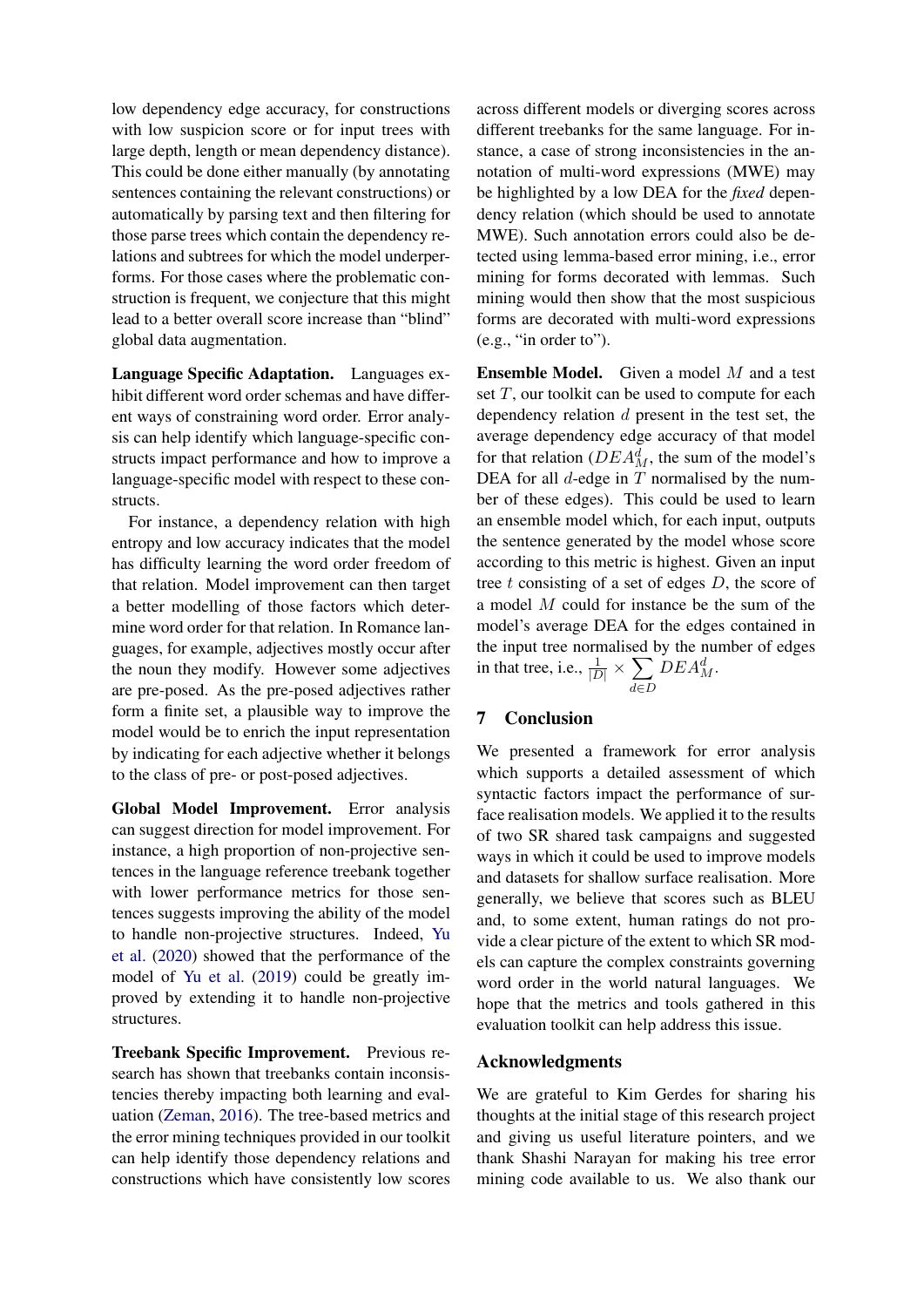reviewers for their constructive and valuable feedback. We gratefully acknowledge the support of the French National Research Agency (Gardent; award ANR-20-CHIA-0003, XNLG "Multilingual, Multi-Source Text Generation").

# References

- <span id="page-12-3"></span>Anja Belz, Mike White, Dominic Espinosa, Eric Kow, Deirdre Hogan, and Amanda Stent. 2011. [The first surface realisation shared task:](http://aclweb.org/anthology/W11-2832) [Overview and evaluation results.](http://aclweb.org/anthology/W11-2832) In *Proceedings of the 13th European Workshop on Natural Language Generation*, pages 217–226. Association for Computational Linguistics.
- <span id="page-12-7"></span>Aoife Cahill. 2009. [Correlating human and auto](https://www.aclweb.org/anthology/P09-2025)[matic evaluation of a German surface realiser.](https://www.aclweb.org/anthology/P09-2025) In *Proceedings of the ACL-IJCNLP 2009 Conference Short Papers*, pages 97–100, Suntec, Singapore. Association for Computational Linguistics.
- <span id="page-12-1"></span>Thiago Castro Ferreira, Chris van der Lee, Emiel van Miltenburg, and Emiel Krahmer. 2019. [Neural data-to-text generation: A comparison](https://doi.org/10.18653/v1/D19-1052) [between pipeline and end-to-end architectures.](https://doi.org/10.18653/v1/D19-1052) In *Proceedings of the 2019 Conference on Empirical Methods in Natural Language Processing and the 9th International Joint Conference on Natural Language Processing (EMNLP-IJCNLP)*, pages 552–562, Hong Kong, China. Association for Computational Linguistics.
- <span id="page-12-10"></span>Boxing Chen and Colin Cherry. 2014. A systematic comparison of smoothing techniques for sentence-level BLEU. In *Proceedings of the Ninth Workshop on Statistical Machine Translation*, pages 362–367.
- <span id="page-12-4"></span>Ryan Cotterell, Christo Kirov, John Sylak-Glassman, Géraldine Walther, Ekaterina Vylomova, Patrick Xia, Manaal Faruqui, Sandra Kübler, David Yarowsky, Jason Eisner, and Mans Hulden. 2017. [CoNLL-SIGMORPHON](https://doi.org/10.18653/v1/K17-2001) [2017 shared task: Universal morphological re](https://doi.org/10.18653/v1/K17-2001)[inflection in 52 languages.](https://doi.org/10.18653/v1/K17-2001) In *Proceedings of the CoNLL SIGMORPHON 2017 Shared Task: Universal Morphological Reinflection*, pages 1– 30, Vancouver. Association for Computational Linguistics.
- <span id="page-12-6"></span>Hoa Trang Dang and Karolina Owczarzak. 2008. [Overview of the TAC 2008 update summariza](https://tac.nist.gov/publications/2008/additional.papers/update_summ_overview08.proceedings.pdf)[tion task.](https://tac.nist.gov/publications/2008/additional.papers/update_summ_overview08.proceedings.pdf) In *Proceedings of the First Text Analysis Conference, TAC 2008, Gaithersburg, Maryland, USA, November 17-19, 2008*. NIST.
- <span id="page-12-0"></span>Ondřej Dušek and Filip Jurčíček. 2016. [Sequence](https://doi.org/10.18653/v1/P16-2008)[to-sequence generation for spoken dialogue via](https://doi.org/10.18653/v1/P16-2008) [deep syntax trees and strings.](https://doi.org/10.18653/v1/P16-2008) In *Proceedings of the 54th Annual Meeting of the Association for Computational Linguistics (Volume 2: Short Papers)*, pages 45–51, Berlin, Germany. Association for Computational Linguistics.
- <span id="page-12-9"></span>William Dyer. 2019. [Weighted posets: Learning](https://doi.org/10.18653/v1/W19-7807) [surface order from dependency trees.](https://doi.org/10.18653/v1/W19-7807) In *Proceedings of the 18th International Workshop on Treebanks and Linguistic Theories (TLT, SyntaxFest 2019)*, pages 61–73, Paris, France. Association for Computational Linguistics.
- <span id="page-12-2"></span>Henry Elder, Jennifer Foster, James Barry, and Alexander O'Connor. 2019. [Designing a sym](https://doi.org/10.18653/v1/W19-2308)[bolic intermediate representation for neural sur](https://doi.org/10.18653/v1/W19-2308)[face realization.](https://doi.org/10.18653/v1/W19-2308) In *Proceedings of the Workshop on Methods for Optimizing and Evaluating Neural Language Generation*, pages 65–73, Minneapolis, Minnesota. Association for Computational Linguistics.
- <span id="page-12-11"></span>Henry Elder and Chris Hokamp. 2018. [Gen](https://doi.org/10.18653/v1/W18-3606)[erating high-quality surface realizations using](https://doi.org/10.18653/v1/W18-3606) [data augmentation and factored sequence mod](https://doi.org/10.18653/v1/W18-3606)[els.](https://doi.org/10.18653/v1/W18-3606) In *Proceedings of the First Workshop on Multilingual Surface Realisation*, pages 49–53, Melbourne, Australia. Association for Computational Linguistics.
- <span id="page-12-8"></span>Katja Filippova and Michael Strube. 2009. [Tree](https://www.aclweb.org/anthology/N09-2057) [linearization in English: Improving language](https://www.aclweb.org/anthology/N09-2057) [model based approaches.](https://www.aclweb.org/anthology/N09-2057) In *Proceedings of Human Language Technologies: The 2009 Annual Conference of the North American Chapter of the Association for Computational Linguistics, Companion Volume: Short Papers*, pages 225– 228, Boulder, Colorado. Association for Computational Linguistics.
- <span id="page-12-5"></span>Richard Futrell, Kyle Mahowald, and Edward Gibson. 2015. [Quantifying word order free](https://www.aclweb.org/anthology/W15-2112)[dom in dependency corpora.](https://www.aclweb.org/anthology/W15-2112) In *Proceedings of the Third International Conference on Dependency Linguistics (Depling 2015)*, pages 91–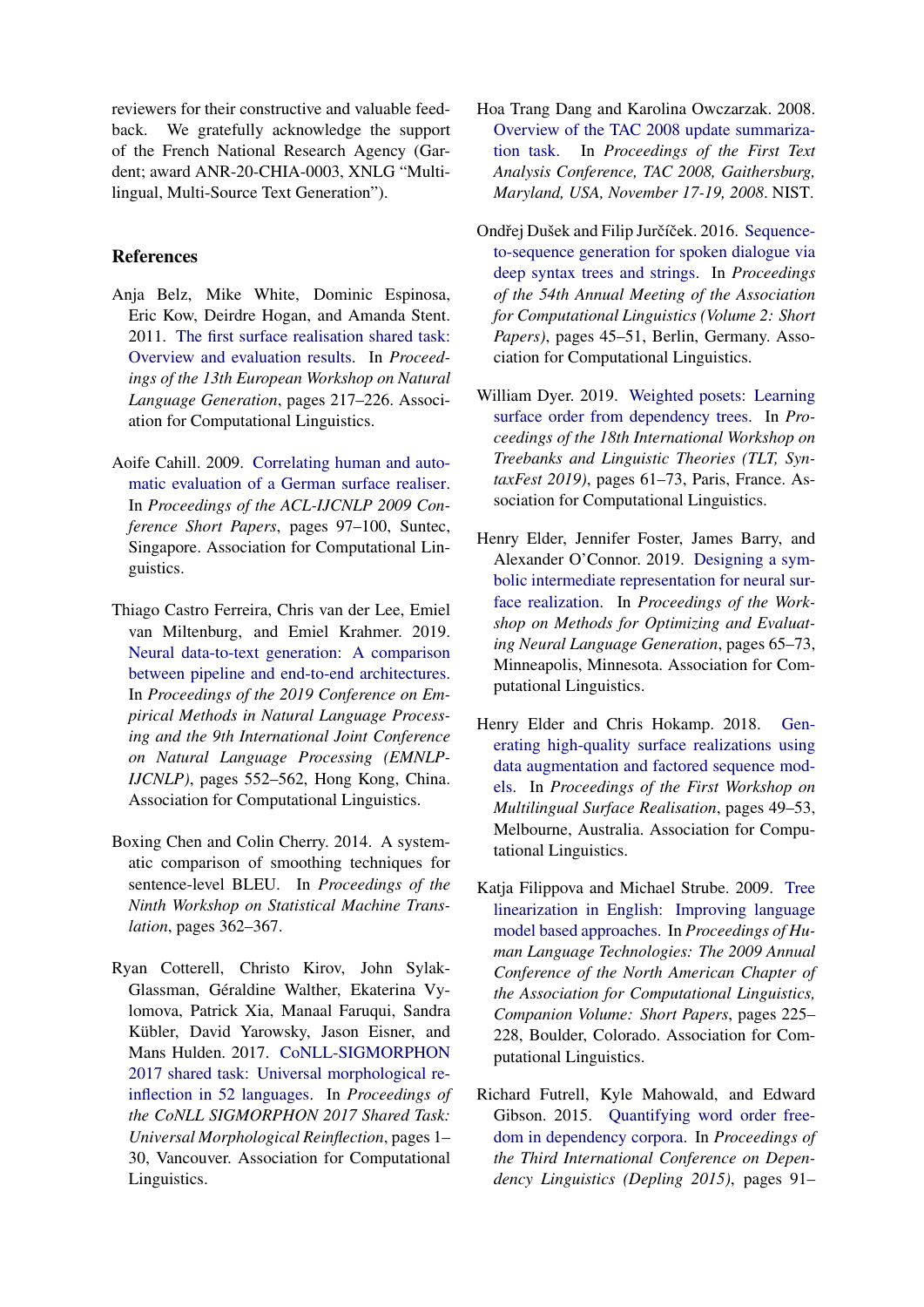100, Uppsala, Sweden. Uppsala University, Uppsala, Sweden.

- <span id="page-13-9"></span>Claire Gardent and Shashi Narayan. 2012. [Error](https://www.aclweb.org/anthology/P12-1062) [mining on dependency trees.](https://www.aclweb.org/anthology/P12-1062) In *Proceedings of the 50th Annual Meeting of the Association for Computational Linguistics (Volume 1: Long Papers)*, pages 592–600, Jeju Island, Korea. Association for Computational Linguistics.
- <span id="page-13-5"></span>Jesús Giménez and Lluís Màrquez. 2009. [On the](https://www.aclweb.org/anthology/W09-0440) [robustness of syntactic and semantic features](https://www.aclweb.org/anthology/W09-0440) [for automatic MT evaluation.](https://www.aclweb.org/anthology/W09-0440) In *Proceedings of the Fourth Workshop on Statistical Machine Translation*, pages 250–258, Athens, Greece. Association for Computational Linguistics.
- <span id="page-13-1"></span>Kyle Gorman, Arya D. McCarthy, Ryan Cotterell, Ekaterina Vylomova, Miikka Silfverberg, and Magdalena Markowska. 2019. [Weird in](https://doi.org/10.18653/v1/K19-1014)[flects but OK: Making sense of morphologi](https://doi.org/10.18653/v1/K19-1014)[cal generation errors.](https://doi.org/10.18653/v1/K19-1014) In *Proceedings of the 23rd Conference on Computational Natural Language Learning (CoNLL)*, pages 140–151, Hong Kong, China. Association for Computational Linguistics.
- <span id="page-13-12"></span>Kristina Gulordava and Paola Merlo. 2016. [Multi](https://doi.org/10.1162/tacl_a_00103)[lingual dependency parsing evaluation: A large](https://doi.org/10.1162/tacl_a_00103)[scale analysis of word order properties using ar](https://doi.org/10.1162/tacl_a_00103)[tificial data.](https://doi.org/10.1162/tacl_a_00103) *Transactions of the Association for Computational Linguistics*, 4:343–356.
- <span id="page-13-7"></span>Eduard Hovy, Chin-Yew Lin, and Liang Zhou. 2005. Evaluating DUC 2005 using basic elements. In *Proceedings of the 5th Document Understanding Conference (DUC)*.
- <span id="page-13-3"></span>Sylvain Kahane, Chunxiao Yan, and Marie-Amélie Botalla. 2017. [What are the limitations](https://www.aclweb.org/anthology/W17-6510) [on the flux of syntactic dependencies? Evi](https://www.aclweb.org/anthology/W17-6510)[dence from UD treebanks.](https://www.aclweb.org/anthology/W17-6510) In *Proceedings of the Fourth International Conference on Dependency Linguistics (Depling 2017)*, pages 73– 82, Pisa,Italy. Linköping University Electronic Press.
- <span id="page-13-8"></span>Rahul Katragadda. 2009. On alternative automated content evaluation measures. In *Proceedings of the Second Text Analysis Conference*, Gaithersburg, Maryland, USA.
- <span id="page-13-10"></span>David King and Michael White. 2018. [The OSU](https://doi.org/10.18653/v1/W18-3605) [realizer for SRST '18: Neural sequence-to-](https://doi.org/10.18653/v1/W18-3605)

[sequence inflection and incremental locality](https://doi.org/10.18653/v1/W18-3605)[based linearization.](https://doi.org/10.18653/v1/W18-3605) In *Proceedings of the First Workshop on Multilingual Surface Realisation*, pages 39–48, Melbourne, Australia. Association for Computational Linguistics.

- <span id="page-13-14"></span>Ioannis Konstas, Srinivasan Iyer, Mark Yatskar, Yejin Choi, and Luke Zettlemoyer. 2017. [Neu](https://doi.org/10.18653/v1/P17-1014)[ral AMR: Sequence-to-sequence models for](https://doi.org/10.18653/v1/P17-1014) [parsing and generation.](https://doi.org/10.18653/v1/P17-1014) In *Proceedings of the 55th Annual Meeting of the Association for Computational Linguistics (Volume 1: Long Papers)*, pages 146–157, Vancouver, Canada. Association for Computational Linguistics.
- <span id="page-13-13"></span>Ádám Kovács, Evelin Ács, Judit Ács, Andras Kornai, and Gábor Recski. 2019. [BME-UW](https://doi.org/10.18653/v1/D19-6304) [at SRST-2019: Surface realization with inter](https://doi.org/10.18653/v1/D19-6304)[preted regular tree grammars.](https://doi.org/10.18653/v1/D19-6304) In *Proceedings of the 2nd Workshop on Multilingual Surface Realisation (MSR 2019)*, pages 35–40, Hong Kong, China. Association for Computational Linguistics.
- <span id="page-13-0"></span>Wei Li. 2015. [Abstractive multi-document sum](https://doi.org/10.18653/v1/D15-1219)[marization with semantic information extrac](https://doi.org/10.18653/v1/D15-1219)[tion.](https://doi.org/10.18653/v1/D15-1219) In *Proceedings of the 2015 Conference on Empirical Methods in Natural Language Processing*, pages 1908–1913, Lisbon, Portugal. Association for Computational Linguistics.
- <span id="page-13-4"></span>Ding Liu and Daniel Gildea. 2005. [Syntactic fea](https://www.aclweb.org/anthology/W05-0904)[tures for evaluation of machine translation.](https://www.aclweb.org/anthology/W05-0904) In *Proceedings of the ACL Workshop on Intrinsic and Extrinsic Evaluation Measures for Machine Translation and/or Summarization*, pages 25– 32, Ann Arbor, Michigan. Association for Computational Linguistics.
- <span id="page-13-2"></span>Haitao Liu. 2008. Dependency distance as a metric of language comprehension difficulty. *Journal of Cognitive Science*, 9(2):159–191.
- <span id="page-13-11"></span>Haitao Liu. 2010. Dependency direction as a means of word-order typology: A method based on dependency treebanks. *Lingua*, 120(6):1567–1578.
- <span id="page-13-6"></span>Chi-kiu Lo, Anand Karthik Tumuluru, and Dekai Wu. 2012. [Fully automatic semantic MT evalu](https://www.aclweb.org/anthology/W12-3129)[ation.](https://www.aclweb.org/anthology/W12-3129) In *Proceedings of the Seventh Workshop on Statistical Machine Translation*, pages 243– 252, Montréal, Canada. Association for Computational Linguistics.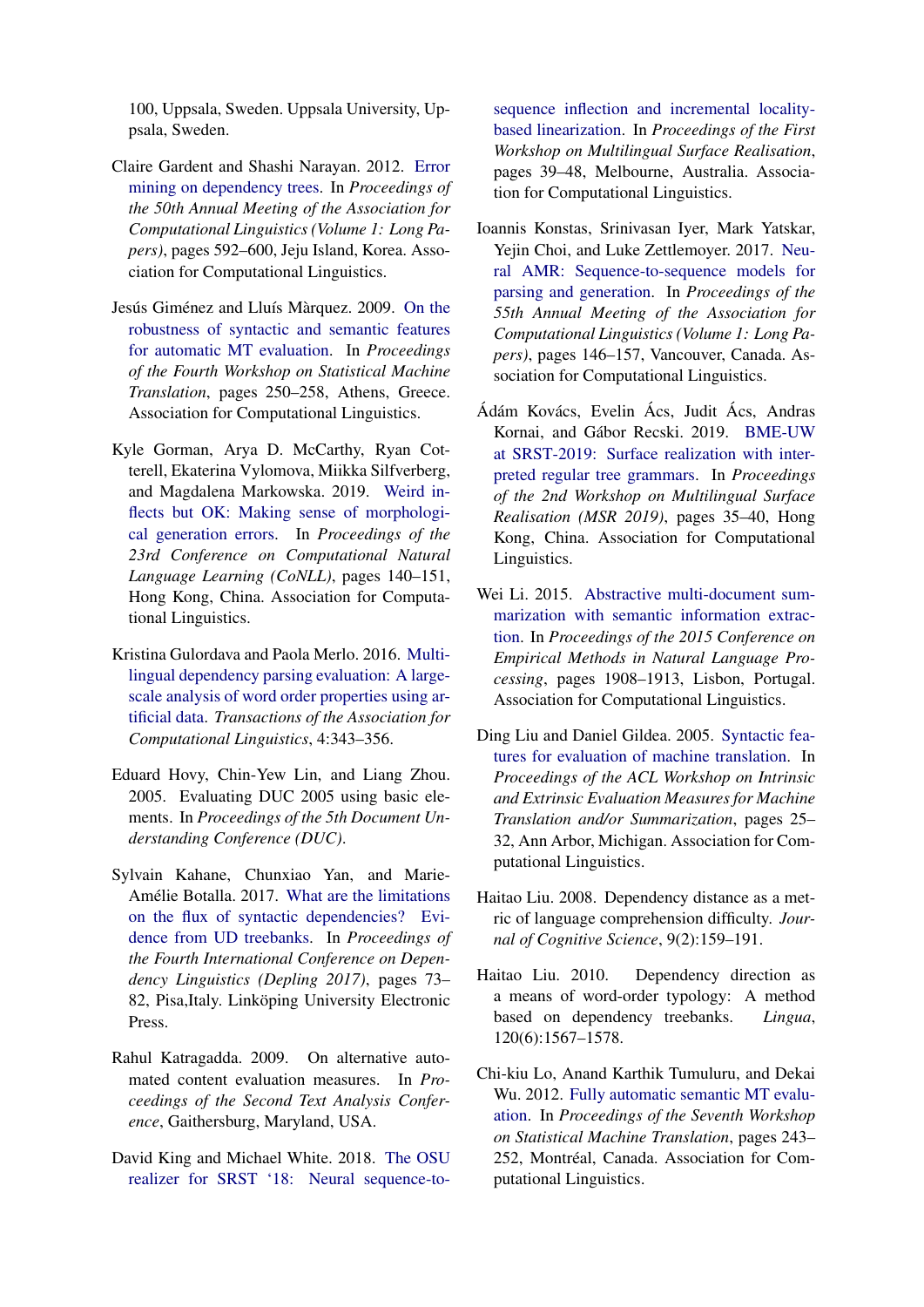- <span id="page-14-7"></span>Robert Malouf. 2000. [The order of prenominal ad](https://doi.org/10.3115/1075218.1075230)[jectives in natural language generation.](https://doi.org/10.3115/1075218.1075230) In *Proceedings of the 38th Annual Meeting of the Association for Computational Linguistics*, pages 85–92, Hong Kong. Association for Computational Linguistics.
- <span id="page-14-3"></span>Dennis N. Mehay and Chris Brew. 2007. Bleuâtre: Flattening syntactic dependencies for MT evaluation. In *Proceedings of the 11th International Conference on Theoretical and Methodological Issues in Machine Translation*, pages 122–131.
- <span id="page-14-1"></span>Simon Mille, Anja Belz, Bernd Bohnet, Yvette Graham, Emily Pitler, and Leo Wanner. 2018. [The first multilingual surface realisation shared](http://aclweb.org/anthology/W18-3601) [task \(SR'18\): Overview and evaluation results.](http://aclweb.org/anthology/W18-3601) In *Proceedings of the First Workshop on Multilingual Surface Realisation*, pages 1–12. Association for Computational Linguistics.
- <span id="page-14-2"></span>Simon Mille, Anja Belz, Bernd Bohnet, Yvette Graham, and Leo Wanner. 2019. [The sec](https://doi.org/10.18653/v1/D19-6301)[ond multilingual surface realisation shared task](https://doi.org/10.18653/v1/D19-6301) [\(SR'19\): Overview and evaluation results.](https://doi.org/10.18653/v1/D19-6301) In *Proceedings of the 2nd Workshop on Multilingual Surface Realisation (MSR 2019)*, pages 1– 17, Hong Kong, China. Association for Computational Linguistics.
- <span id="page-14-5"></span>George A. Miller. 1956. The magical number seven plus or minus two: Some limits on our capacity for processing information. *Psychological review*, 63(2):81–97.
- <span id="page-14-0"></span>Amit Moryossef, Yoav Goldberg, and Ido Dagan. 2019. [Step-by-step: Separating planning](https://doi.org/10.18653/v1/N19-1236) [from realization in neural data-to-text genera](https://doi.org/10.18653/v1/N19-1236)[tion.](https://doi.org/10.18653/v1/N19-1236) In *Proceedings of the 2019 Conference of the North American Chapter of the Association for Computational Linguistics: Human Language Technologies, Volume 1 (Long and Short Papers)*, pages 2267–2277, Minneapolis, Minnesota. Association for Computational Linguistics.
- <span id="page-14-4"></span>Shashi Narayan and Claire Gardent. 2012. [Error](https://www.aclweb.org/anthology/C12-1123) [mining with suspicion trees: Seeing the forest](https://www.aclweb.org/anthology/C12-1123) [for the trees.](https://www.aclweb.org/anthology/C12-1123) In *Proceedings of COLING 2012*, pages 2011–2026, Mumbai, India. The COL-ING 2012 Organizing Committee.
- <span id="page-14-6"></span>Joakim Nivre, Željko Agic, Lars Ahrenberg, ´ Maria Jesus Aranzabe, Masayuki Asahara,

Aitziber Atutxa, Miguel Ballesteros, John Bauer, Kepa Bengoetxea, Riyaz Ahmad Bhat, Eckhard Bick, Cristina Bosco, Gosse Bouma, Sam Bowman, Marie Candito, Gülşen Cebiroğlu Eryiğit, Giuseppe G. A. Celano, Fabricio Chalub, Jinho Choi, Cağrı Cöltekin, Miriam Connor, Elizabeth Davidson, Marie-Catherine de Marneffe, Valeria de Paiva, Arantza Diaz de Ilarraza, Kaja Dobrovoljc, Timothy Dozat, Kira Droganova, Puneet Dwivedi, Marhaba Eli, Tomaž Erjavec, Richárd Farkas, Jennifer Foster, Cláudia Freitas, Katarína Gajdošová, Daniel Galbraith, Marcos Garcia, Filip Ginter, Iakes Goenaga, Koldo Gojenola, Memduh Gökırmak, Yoav Goldberg, Xavier Gómez Guinovart, Berta Gonzáles Saavedra, Matias Grioni, Normunds Grūzītis, Bruno Guillaume, Nizar Habash, Jan Hajič, Linh Hà Mỹ, Dag Haug, Barbora Hladká, Petter Hohle, Radu Ion, Elena Irimia, Anders Johannsen, Fredrik Jørgensen, Hüner Kaşıkara, Hiroshi Kanayama, Jenna Kanerva, Natalia Kotsyba, Simon Krek, Veronika Laippala, Phuong Lê Hông, Alessandro Lenci, Nikola ` Ljubešic, Olga Lyashevskaya, Teresa Lynn, ´ Aibek Makazhanov, Christopher Manning, Cătălina Mărănduc, David Mareček, Héctor Martínez Alonso, André Martins, Jan Mašek, Yuji Matsumoto, Ryan McDonald, Anna Missilä, Verginica Mititelu, Yusuke Miyao, Simonetta Montemagni, Amir More, Shunsuke Mori, Bohdan Moskalevskyi, Kadri Muischnek, Nina Mustafina, Kaili Müürisep, Luong Nguyễn Thị, Huyền Nguyễn Thị Minh, Vitaly Nikolaev, Hanna Nurmi, Stina Ojala, Petya Osenova, Lilja Øvrelid, Elena Pascual, Marco Passarotti, Cenel-Augusto Perez, Guy Perrier, Slav Petrov, Jussi Piitulainen, Barbara Plank, Martin Popel, Lauma Pretkalnina, Prokopis Prokopidis, Tiina Puolakainen, Sampo Pyysalo, Alexandre Rademaker, Loganathan Ramasamy, Livy Real, Laura Rituma, Rudolf Rosa, Shadi Saleh, Manuela Sanguinetti, Baiba Saulīte, Sebastian Schuster, Djamé Seddah, Wolfgang Seeker, Mojgan Seraji, Lena Shakurova, Mo Shen, Dmitry Sichinava, Natalia Silveira, Maria Simi, Radu Simionescu, Katalin Simkó, Mária Šimková, Kiril Simov, Aaron Smith, Alane Suhr, Umut Sulubacak, Zsolt Szántó, Dima Taji, Takaaki Tanaka, Reut Tsarfaty, Francis Tyers, Sumire Uematsu, Larraitz Uria, Gert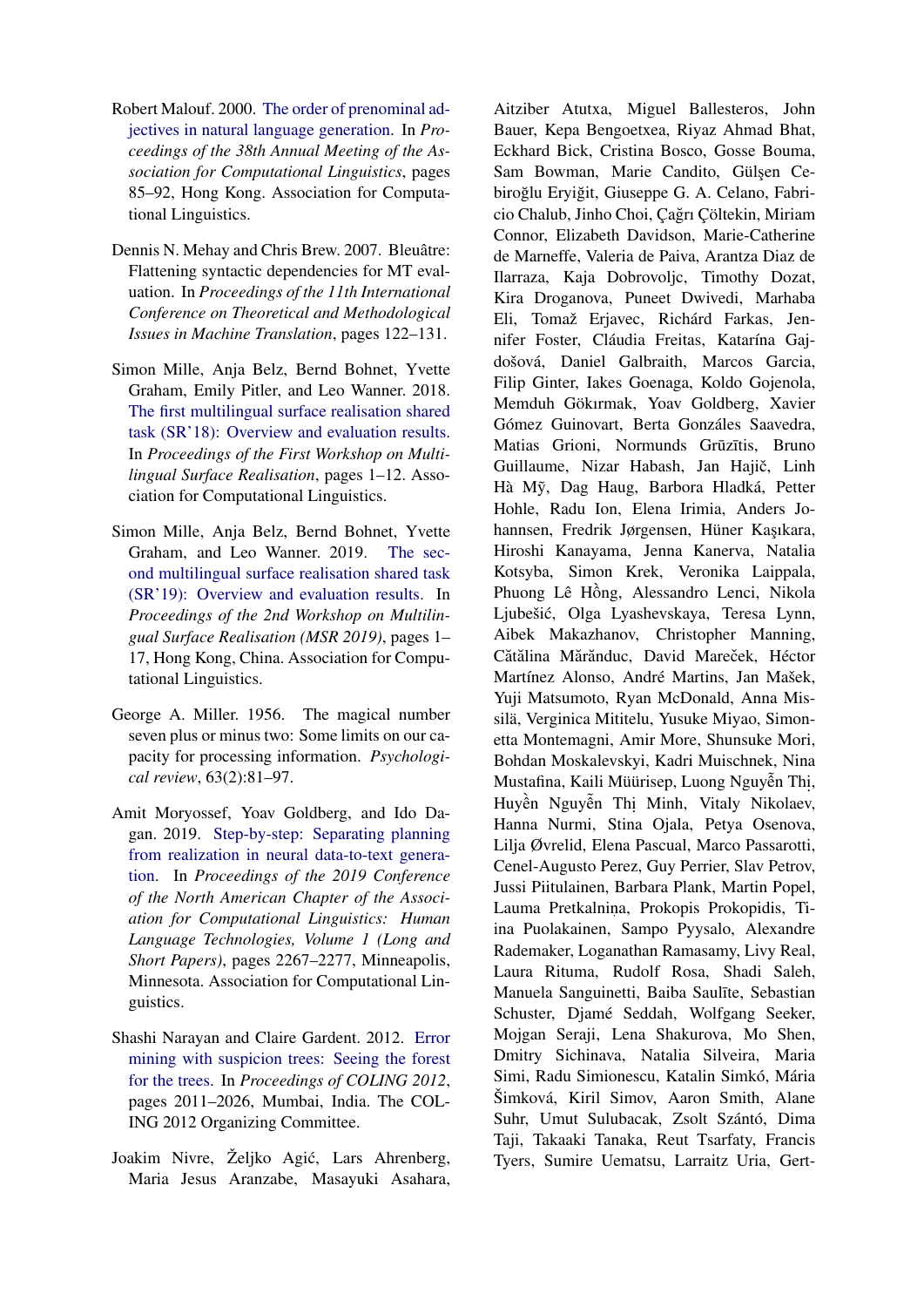jan van Noord, Viktor Varga, Veronika Vincze, Jonathan North Washington, Zdeněk Žabokrtský, Amir Zeldes, Daniel Zeman, and Hanzhi Zhu. 2017. [Universal dependencies 2.0.](http://hdl.handle.net/11234/1-1983) LIN-DAT/CLARIN digital library at the Institute of Formal and Applied Linguistics (ÚFAL), Faculty of Mathematics and Physics, Charles University.

- <span id="page-15-12"></span>Jekaterina Novikova, Ondřej Dušek, Amanda Cercas Curry, and Verena Rieser. 2017. [Why we](http://aclweb.org/anthology/D17-1238) [need new evaluation metrics for NLG.](http://aclweb.org/anthology/D17-1238) In *Proceedings of the 2017 Conference on Empirical Methods in Natural Language Processing*, pages 2241–2252. Association for Computational Linguistics.
- <span id="page-15-1"></span>Karolina Owczarzak. 2009. [DEPEVAL\(summ\):](https://www.aclweb.org/anthology/P09-1022) [Dependency-based evaluation for automatic](https://www.aclweb.org/anthology/P09-1022) [summaries.](https://www.aclweb.org/anthology/P09-1022) In *Proceedings of the Joint Conference of the 47th Annual Meeting of the ACL and the 4th International Joint Conference on Natural Language Processing of the AFNLP*, pages 190–198, Suntec, Singapore. Association for Computational Linguistics.
- <span id="page-15-2"></span>Karolina Owczarzak, Josef van Genabith, and Andy Way. 2007. [Dependency-based automatic](https://www.aclweb.org/anthology/W07-0411) [evaluation for machine translation.](https://www.aclweb.org/anthology/W07-0411) In *Proceedings of SSST, NAACL-HLT 2007 / AMTA Workshop on Syntax and Structure in Statistical Translation*, pages 80–87, Rochester, New York. Association for Computational Linguistics.
- <span id="page-15-3"></span>Ratish Puduppully, Yue Zhang, and Manish Shrivastava. 2016. [Transition-based syntactic lin](https://doi.org/10.18653/v1/N16-1058)[earization with lookahead features.](https://doi.org/10.18653/v1/N16-1058) In *Proceedings of the 2016 Conference of the North American Chapter of the Association for Computational Linguistics: Human Language Technologies*, pages 488–493, San Diego, California. Association for Computational Linguistics.
- <span id="page-15-7"></span>Yevgeniy Puzikov, Claire Gardent, Ido Dagan, and Iryna Gurevych. 2019. [Revisiting the binary](https://doi.org/10.18653/v1/W19-8635) [linearization technique for surface realization.](https://doi.org/10.18653/v1/W19-8635) In *Proceedings of the 12th International Conference on Natural Language Generation*, pages 268–278, Tokyo, Japan. Association for Computational Linguistics.
- <span id="page-15-10"></span>Peng Qi, Timothy Dozat, Yuhao Zhang, and Christopher D. Manning. 2018. [Universal De-](https://doi.org/10.18653/v1/K18-2016)

[pendency parsing from scratch.](https://doi.org/10.18653/v1/K18-2016) In *Proceedings of the CoNLL 2018 Shared Task: Multilingual Parsing from Raw Text to Universal Dependencies*, pages 160–170, Brussels, Belgium. Association for Computational Linguistics.

- <span id="page-15-9"></span>J. R. Quinlan. 1986. [Induction of decision trees.](https://doi.org/https://doi.org/10.1007/BF00116251) *Machine learning*, 1(1):81–106.
- <span id="page-15-13"></span>Ehud Reiter. 2018. [A structured review of the](https://doi.org/10.1162/coli_a_00322) [validity of BLEU.](https://doi.org/10.1162/coli_a_00322) *Computational Linguistics*, 44(3):393–401.
- <span id="page-15-5"></span>Allen Schmaltz, Alexander M. Rush, and Stuart Shieber. 2016. [Word ordering without syntax.](https://doi.org/10.18653/v1/D16-1255) In *Proceedings of the 2016 Conference on Empirical Methods in Natural Language Processing*, pages 2319–2324, Austin, Texas. Association for Computational Linguistics.
- <span id="page-15-8"></span>Anastasia Shimorina and Claire Gardent. 2019. [Surface realisation using full delexicalisa](https://doi.org/10.18653/v1/D19-1305)[tion.](https://doi.org/10.18653/v1/D19-1305) In *Proceedings of the 2019 Conference on Empirical Methods in Natural Language Processing and the 9th International Joint Conference on Natural Language Processing (EMNLP-IJCNLP)*, pages 3086–3096, Hong Kong, China. Association for Computational Linguistics.
- <span id="page-15-4"></span>Linfeng Song, Yue Zhang, and Daniel Gildea. 2018. [Neural transition-based syntactic lin](https://doi.org/10.18653/v1/W18-6553)[earization.](https://doi.org/10.18653/v1/W18-6553) In *Proceedings of the 11th International Conference on Natural Language Generation*, pages 431–440, Tilburg University, The Netherlands. Association for Computational Linguistics.
- <span id="page-15-11"></span>Amanda Stent, Matthew Marge, and Mohit Singhai. 2005. [Evaluating evaluation methods for](https://doi.org/10.1007/978-3-540-30586-6_38) [generation in the presence of variation.](https://doi.org/10.1007/978-3-540-30586-6_38) In *Computational Linguistics and Intelligent Text Processing, 6th International Conference, CICLing 2005, Mexico City, Mexico, February 13-19, 2005, Proceedings*, pages 341–351.
- <span id="page-15-0"></span>Stephen Tratz and Eduard H. Hovy. 2009. BEwT-E for TAC 2009's AESOP task. In *Proceedings of the Second Text Analysis Conference*, Gaithersburg, Maryland, USA.
- <span id="page-15-6"></span>Michael White and Rajakrishnan Rajkumar. 2012. [Minimal dependency length in realization rank](https://www.aclweb.org/anthology/D12-1023)[ing.](https://www.aclweb.org/anthology/D12-1023) In *Proceedings of the 2012 Joint Con-*